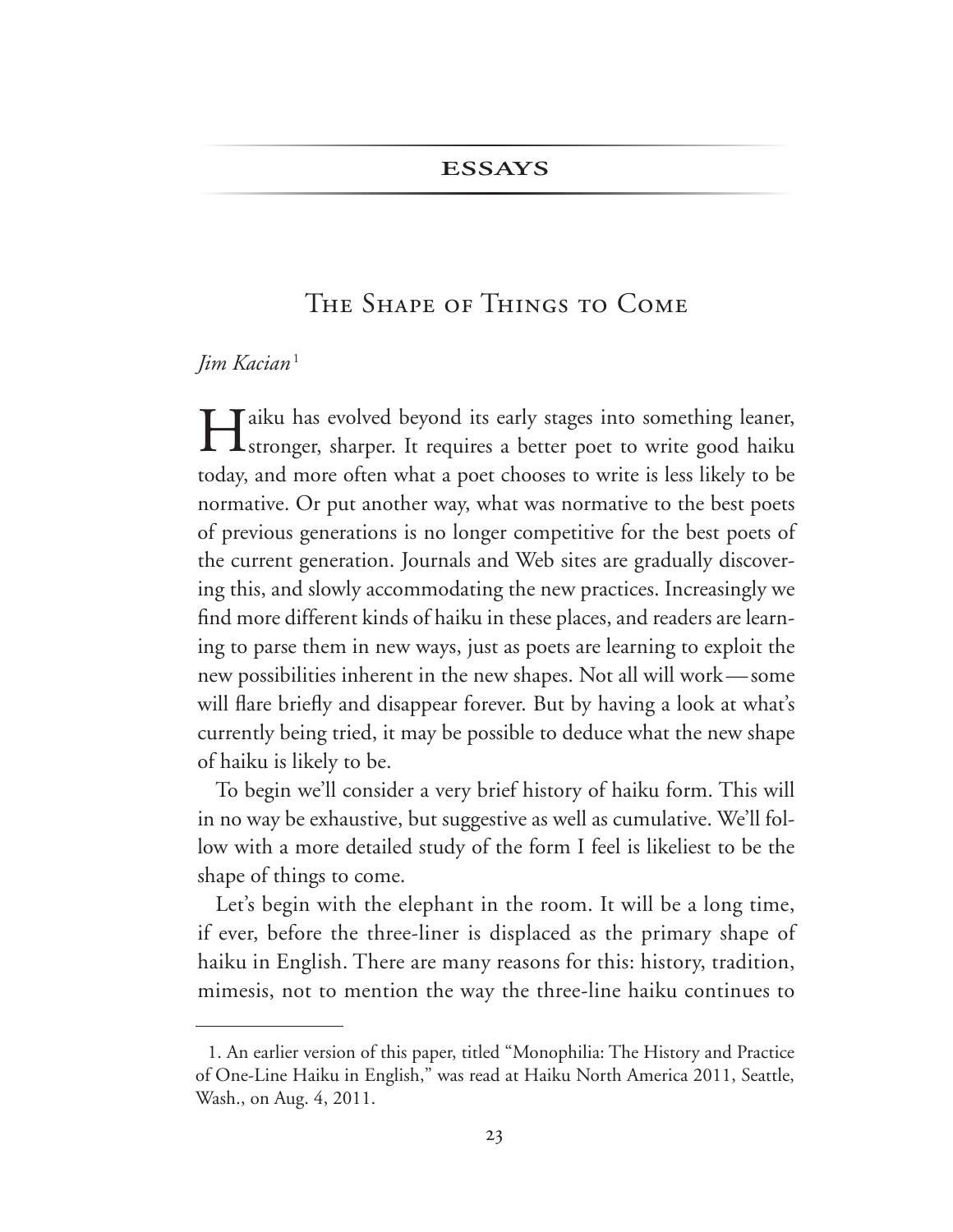supply a useful combination of technical opportunities for the poet to exploit. Haiku work well in three lines in English, and that first inspiration to render Japanese haiku in this fashion was a gift. The first three-liners in a Western language may date back to the 1600s, in Dutch, but we have no records to prove this. We do know that three-line translations were being made as early as the 1870s, and we must regard this as somewhat serendipitous, because it was no sure thing: the Japanese originals were, of course, single vertical lines, and if that verticality was certain to be adumbrated by our own hori zontal writing process, the choice to mimic the tripartite internal organization in three lines was not so obvious. And, despite some other early contenders, the three-line model proved to be the most generally accepted, and so is the great-grandfather of contemporary haiku practice in the West.

Since the three-line haiku has become normative practice, any other form must be considered aberrant. The onus is on the outlier to prove the efficacy of its novelty: of course any variant form will provide a dif ferent experience—the question is, is it a better one? If any poem can be shown to work just as well in the normative shape, then all the vari ant shape is doing is calling attention to itself, and to its author. Part of our consideration should always be, how does the shape chosen by the poet enhance the poem? And if it doesn't, we must consider this to be a decision error on the part of the poet. I urge you to experiment with all the poems that follow, to see if their success is dependent on the manner of presentation, or if they might have been just as well served to begin life as more normative poems.

We needn't reiterate the history of the three-line form here, since it is primarily the history you already know: from Aston to Blyth to Hass, from Lowell to Hackett to Herold, up to and including the current journals. So let's agree to simply use the three-line form as the backdrop against which we might consider other shapes that have arisen.

Just as reasonable a choice in those first days of translation was a twoline, symmetrical or asymmetrical arrangement such as that employed by Basil Hall Chamberlain as early as the 1880s: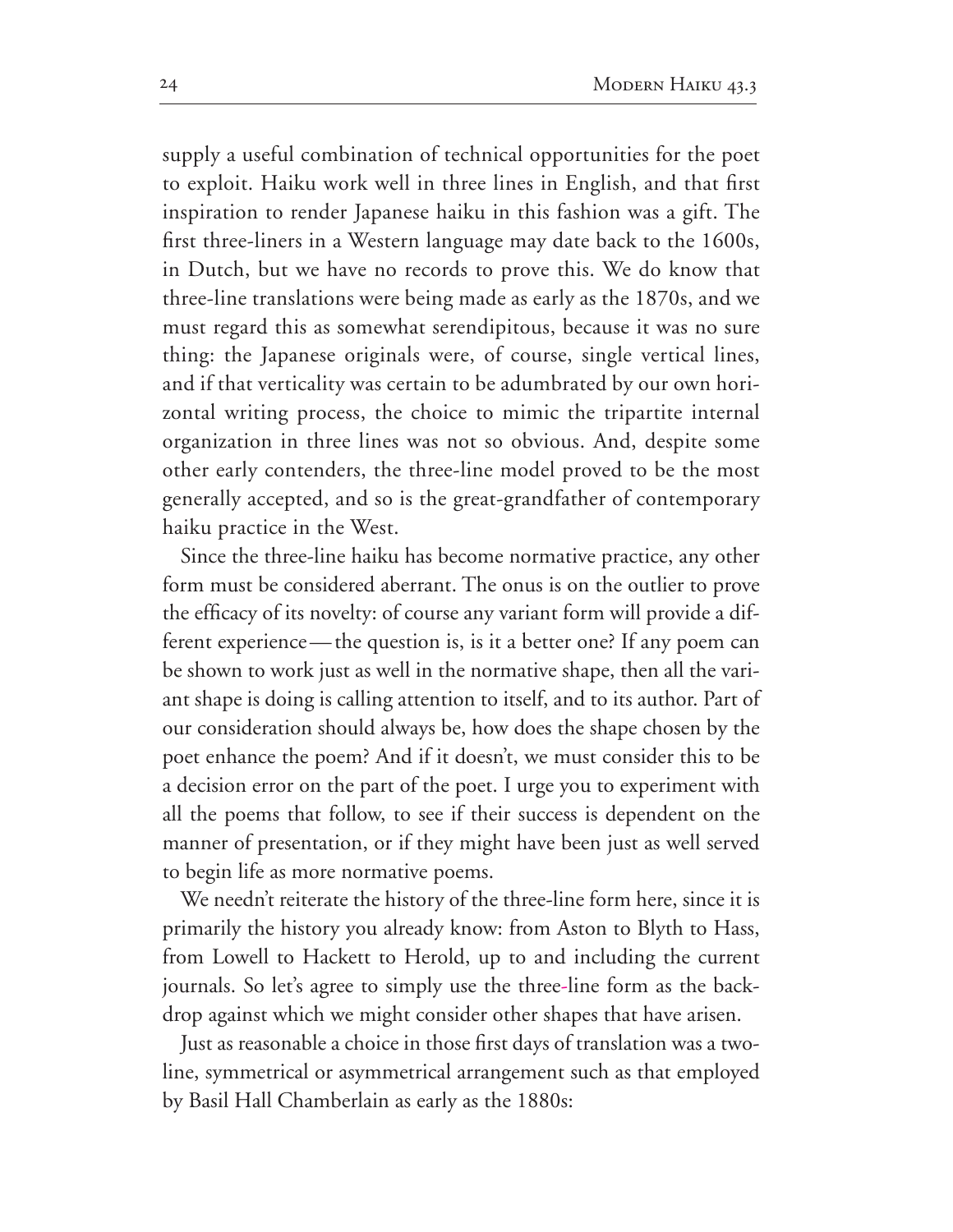Haply the summer grasses are A relic of the warriors' dream. [Bashô] 2

Another important Japanologist, editor and anthologist, Asatarô Miyamori, also favored the two-line rendering of Japanese originals in the  $1930s$ :<sup>3</sup>

> A fallen flower flew back to the branch! Behold! it was a flitting butterfly. [Moritake]

Two later Western poets and anthologists, Kenneth Rexroth and Harold Stewart, also adopted the two-line format. Where the former achieves a very sharp lucubration, as in

> Summer grass Where warriors dream. [Bashô]

the latter chose to make something more appetizing to middlebrow taste, rhyming the poems and pulling the teeth of their observations:

Illusion

The fallen blossoms which I saw arise, Returning toward the bough, were butterflies. [Moritake]

In truth, the two-liner has never really caught on in the West, perhaps because it too much resembled the rhymed couplets of Augus tan poetry without its familiar philosophical trappings. We do find the occasional exception, such as work by John Gould Fletcher in the 1930s:

<sup>2.</sup> Basil Hall Chamberlain. "Bashô and the Japanese Poetical Epigram," *Transactions of the Asiatic Society of Japan, XXX (1902), 46.* 

<sup>3.</sup> Miyamori Asatarō, trans. and annotator, *An Anthology of Haiku, Ancient and Modern* (Tokyo: Chugai Printing Co., Ltd, 1932), 111.

<sup>4.</sup> Kenneth Rexroth, trans., One Hundred Poems from the Japanese (New York: New Directions Books, 1955), 115.

<sup>5.</sup> Harold Stewart, *A Net of Fireflies: Japanese Haiku and Haiku Paintings* (Rutland, Vt., and Tokyo: Charles E. Tuttle Co., 1960), 36.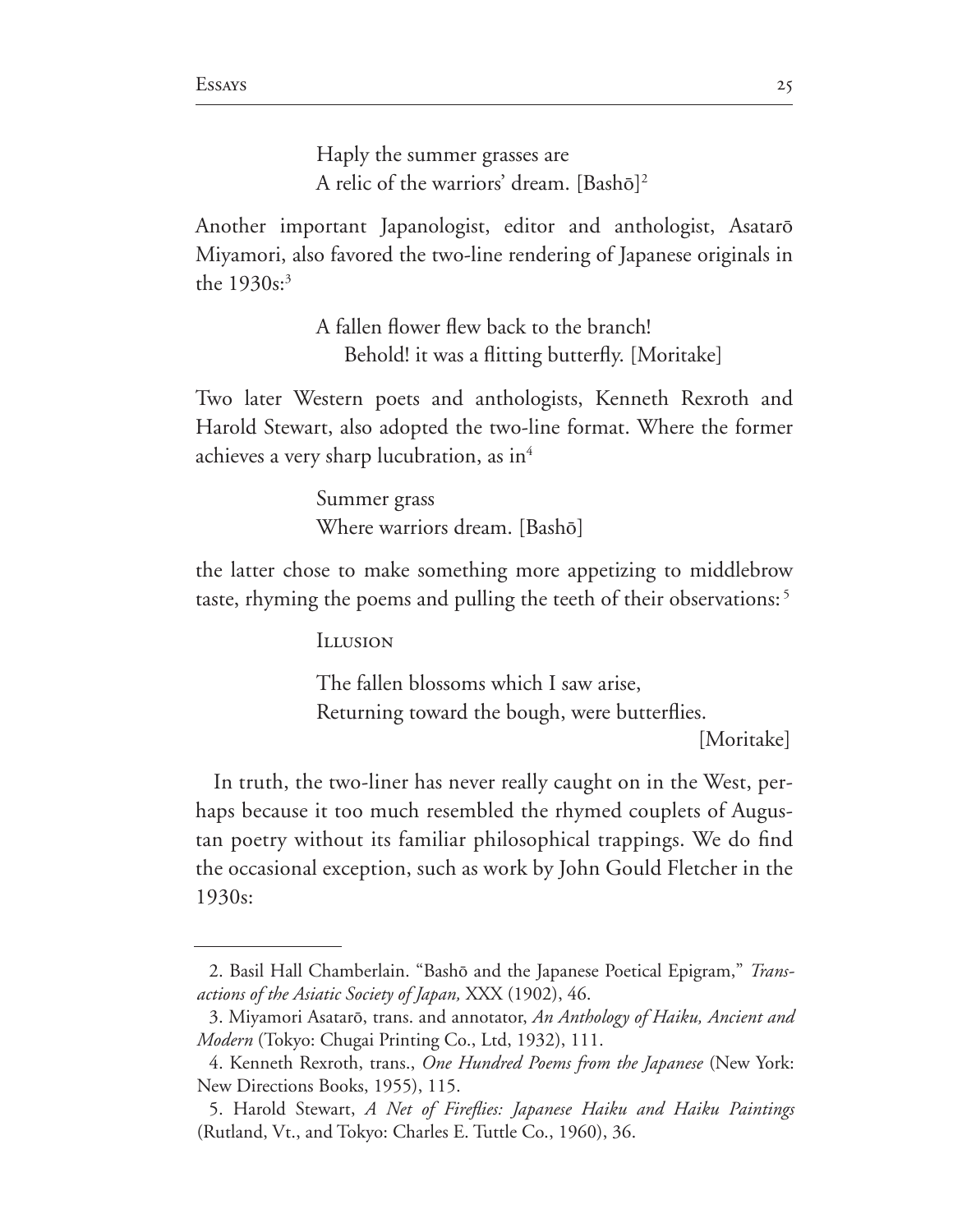Snowflakes rise and fall on the wind: Even Winter has her white flocks of silent birds.

Robert Grenier, in his experiments with short lines that are not nec essarily haiku, offered this poem in the 1970s:<sup>7</sup>

PULSE

how big a gap can a line contain  $\&$  go on

He seems to be asking what exactly are the believable parameters for *kire*—how far afield can a poem go on the other side of the break? This is an age-old question in haiku, and the answer is always exactly what the poem supplies—in this case, all the way from the range of possibilities of "pulse" to a disquisition on the nature of … what? poetic practice? blood pressure? heredity? the universe? A most challenging poem.

Slightly less challenging but no less terse, and even tangier, is M. Kettner's 1980s poem $8$ 

> your hair drawn back the sharp taste of radishes

Two lines seems exactly right for this: no three-line arrangement approaches its strident acerbity.

Karen Sohne penned this classic senryu in the 1990s:<sup>9</sup>

androgynous stranger winks at me

and Michael Facherty's terse<sup>10</sup>

in the wood pile

the broken ax handle

<sup>6.</sup> John Gould Fletcher, verse V, "From the Japanese," *Visions of Evening* (London: MacDonald, 1913).

<sup>7.</sup> Robert Grenier, *Sentences* (Cambridge, Mass.: Whale Cloth Press, 1978).

*antantantantant* 

<sup>9.</sup> Dee Evetts, ed., *Woodshavings* (New York: Spring Street Haiku Group, 1994). 10. *Black Bough* 8 (1996).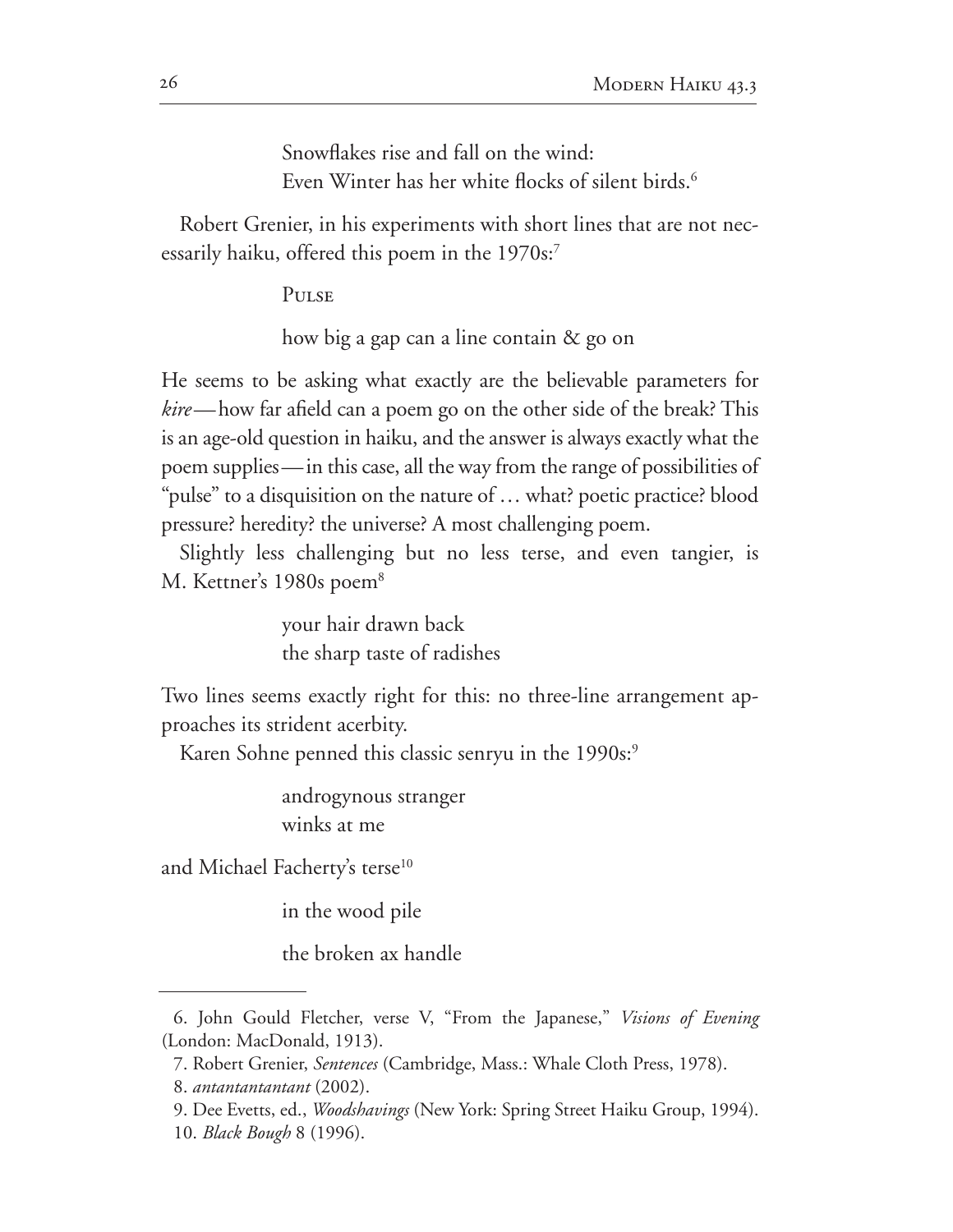dates from the middle of that decade. And from this new decade we have John Carley's <sup>11</sup>

> sunlight spills along the canal another breath of solvent

and this from Jörgen Johansson

a ladybird  $b5$  to  $c4$ 

The two-line poem derived from the essentially two-part (contentwise) Japanese haiku makes some sense, even if it hasn't enjoyed much popularity with poets in the West. The four-line version, however, doesn't have the same easy continuity, and we should perhaps view it as an idiosyncratic product of Western haiku practice. Not surprisingly, it also has not been much favored. A number of early American haikuists used four lines on occasion, notably Virginia Brady Young, whose first lines end in a colon and read like a title, L.A. Davidson, and Álvaro Cardona-Hine. Only one poet that I know of has made it his trademark form: Stephen Gill, who publishes under the name Tito:<sup>13</sup>

> Further down the cobble beach the face of another sunwatcher loses its copper glow

It is debatable what the four-line array accomplishes, beyond airing the poem out a bit. Tito's poems do tend towards a greater syllable count than the prevailing norms, and perhaps the fourth line helps make them feel less weighted, more free-flowing. In most instances, the four-line efforts we might find published are aberrations from usual practice by their authors, and the lineage employed seems directly aimed

<sup>11.</sup> *Frogpond* 25:1 (2002).

<sup>12.</sup> Jim Kacian and Dee Evetts, eds., *A New Resonance 6: Emerging Voices in English-language Haiku* (Winchester, Va.: Red Moon Press, 2009).

<sup>13.</sup> *Blithe Spirit* 7:4 (November 1997).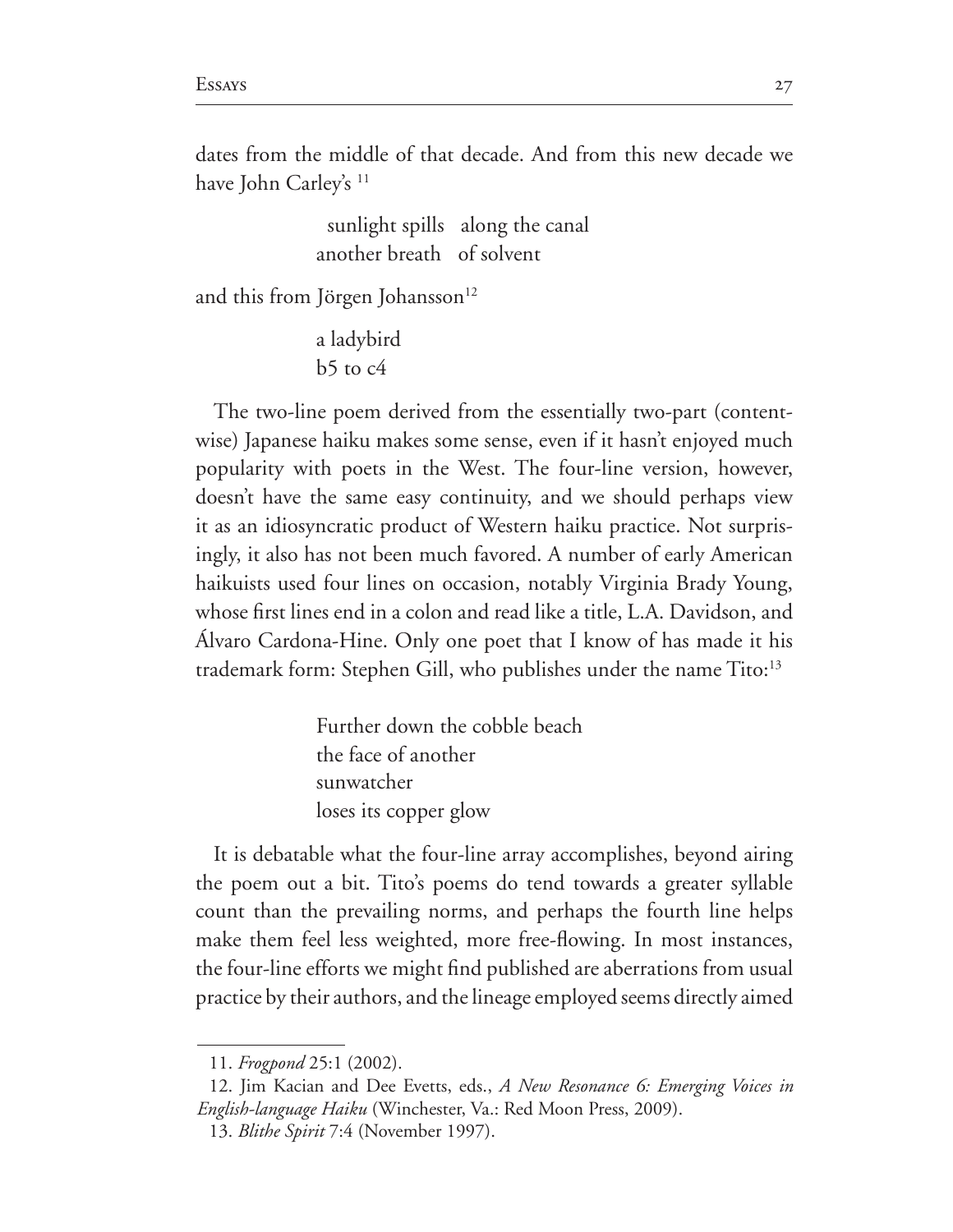at arriving at specific sorts of timings for the readings of the poems. Here, for instance, is an early example  $(1970s)$  by Larry Eigner:<sup>14</sup>

```
wide-ranging
    cloud over
       sunlit
       somewhere enough for a storm
```
Eigner didn't call his poem a haiku, though it is clearly related. Virginia Brady Young's, also from the 1970s, was clearly in the genre:<sup>15</sup>

> at twilight hippo shedding the river

There is certainly something gained with each line break, not to men tion a slight suggestion of the hippo's shape, in this poem, so we might decide the four-line solution here seems aptly chosen for the content. Shape also seems to be central to Robert Spiess's poem (early '80s):<sup>16</sup>

```
a square
of water
r e f l e c t s
the moon
```
LeRoy Gorman's self-deprecating four-liner from the same time also seems to use the form to advantage:<sup>17</sup>

> between Goethe & Graves summer shelfdust

<sup>14.</sup> Larry Eigner, *Windows/walls/yard/ways* (Boston: Black Sparrow Press, 1994), 163.

<sup>15.</sup> *Haiku West* 7:1 (July 1973).

<sup>16.</sup> *Cicada* 3:3 (1979).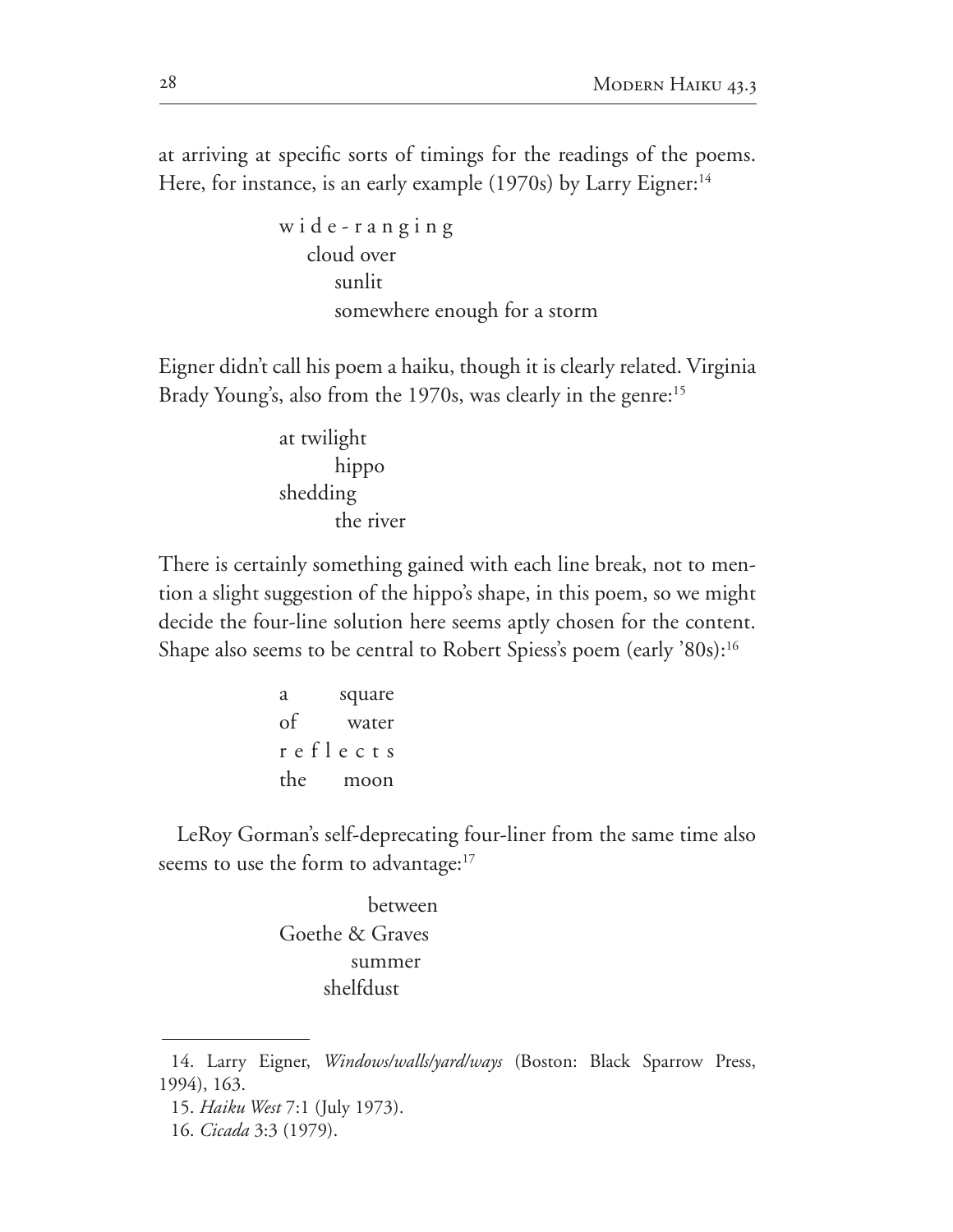In Dee Evetts's haiku (late '80s), the motivation wasn't so much a four-line result, but a more organically pleasing presentation:<sup>18</sup>

> the river going over the afternoon going on

And perhaps Martin Lucas's poem (2000s) is something of an antihaiku, so deviation from the norm feels appropriate:<sup>19</sup>

> somewhere between Giggleswick and Wigglesworth I am uninspired

Perhaps the least practiced shapes haiku have taken are specific to individual poems, shapes we might term "organic." A simple example is L.A. Davidson's

> beyond stars beyond star

from the early 1970s. Another famous stellar poem, by Raymond Roseliep a couple years later, approximates this same shape:<sup>21</sup>

> he removes his glove to point out

Orion

<sup>17.</sup> *Frogpond* 24:3 (2001).

<sup>18.</sup> Dee Evetts, *The Mill House* (Haiku Canada Sheet 1987–88).

<sup>19.</sup> George Swede and Randy Brooks, eds., *Global Haiku: Twenty-five Poets World-wide* (Northumberland, Eng./Oakville, Ont.–Niagara Falls, N.Y.: Iron Press / Mosaic Press, 2000).

*Haiku Magazine*  

<sup>21.</sup> Raymond Roseliep, *Sailing Bones: Haiku* (Ruffsdale, Pa.: Rook Press, 1978), 24.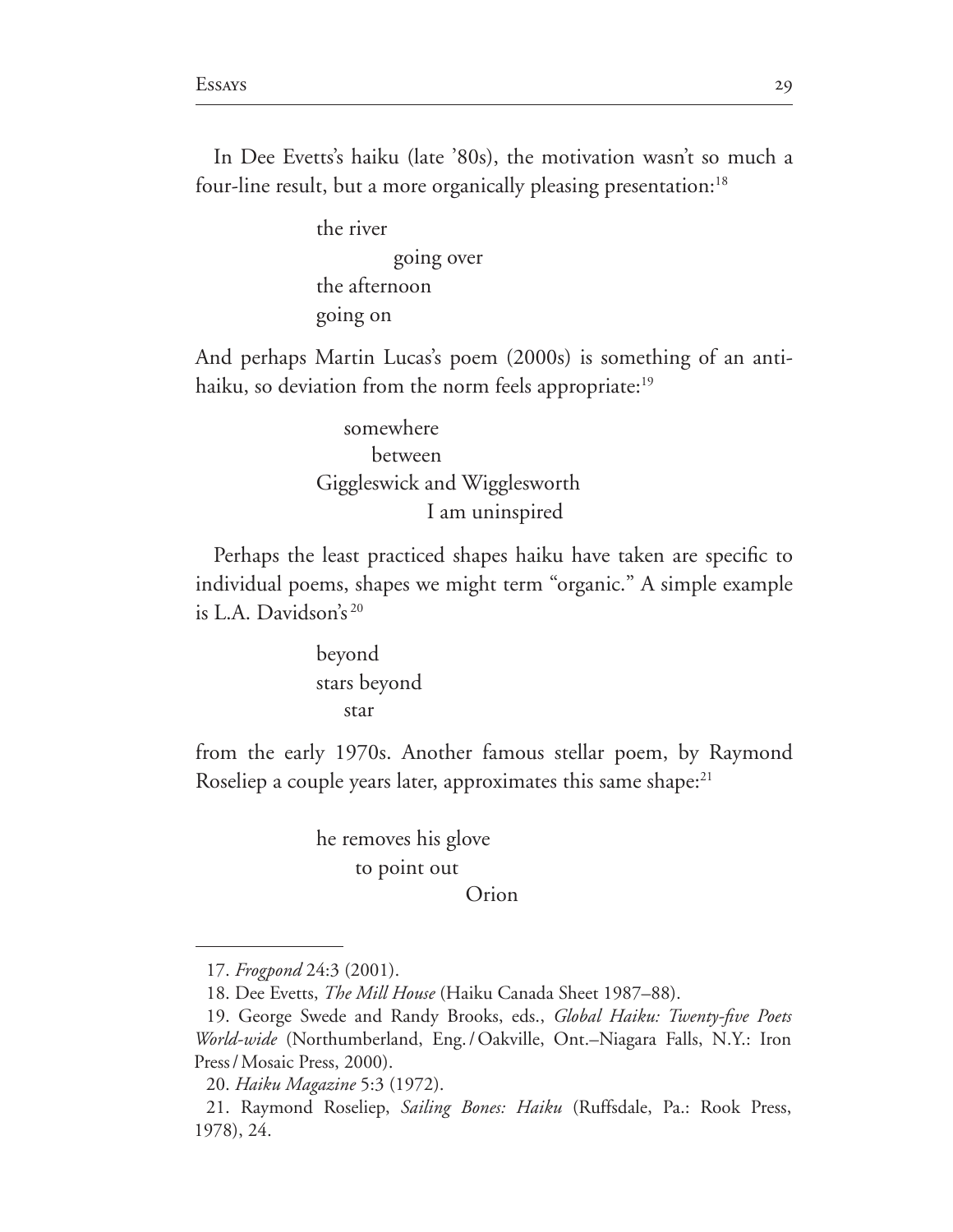This shape perhaps suggests vastness, the third line moving away from the rest of the poem, the rest of what is known. The delay of the third line increases tension, especially when read. A more complex sort of order, but even earlier (early 1970s) is called upon in William J.  $Higgsinson's<sup>22</sup>$ 

> sky-black gull skims the wave inland against the cliff whitens

One could mention Nick Avis, who is perhaps the most careful of haiku poets in placing words on paper, and Marshall Hryciuk, who is about the least careful!

Organic shape is not easily discoverable, and even when successful doesn't automatically suggest "haiku" to a reader, particularly one not versed in the genre. Instead it conjures the realm of the short poem, and perhaps this is one argument that haiku is indeed simpatico with "mainstream" short-form poetry.

Probably the best-known advocate of this organic form is Marlene Mountain. In addition to her shape poems, for example the typographical exercise she employed around the word "labium," and her process poems, such as the leaping frog, she has created what is perhaps the best and best-known organic haiku, from the mid-70s: $^{23}$ 

```
on this cold
        spring 1
      2 night 34 kittens
         wet
          5
```
<sup>22.</sup> *Haiku Magazine* 

<sup>23.</sup> Marlene Wills, Moment, Moment /Moments (Battle Ground, Ind.: High/Coo Press, 1978).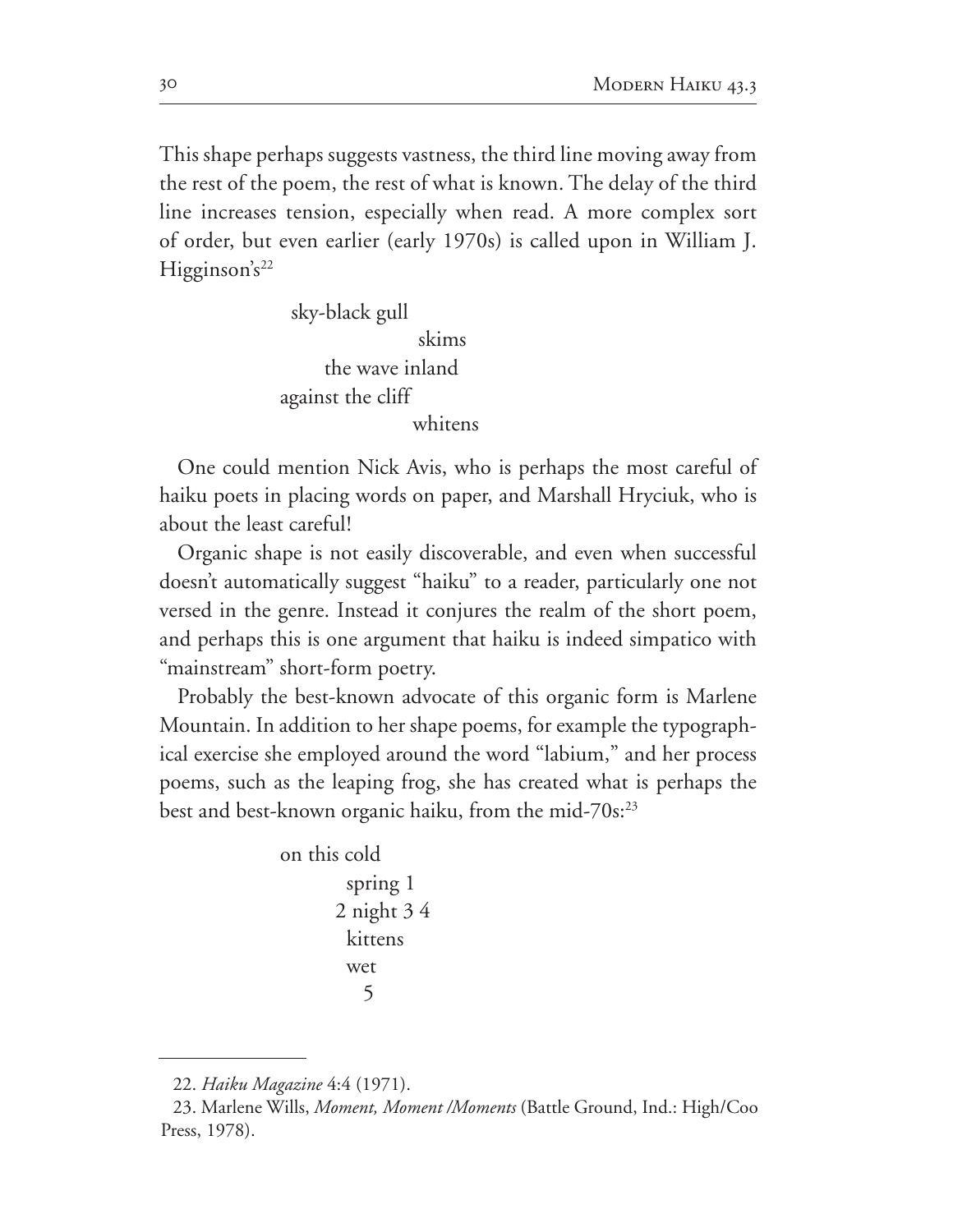The felicity with which this shape causes the reader to re-enact the content of the poem is uncanny, and stands as a model for those seek ing similar effects.

There are still occasional attempts at rather free-form haiku, as anyone who has had a look at the HaikuNow! Innovative category results from the past couple years will note. But not many of them have been compel ling in their execution. An interesting recent effort is Eve Luckring's  $24$ 

c u m u l o n i m b u s d r i f t the d a y o f f s c h e d u l e

Another branch we might consider is concrete haiku. After a flurry of activity in the late 1970s to early 1980s, especially in Canada, concrete haiku have not been much practiced in English. The first such effort perhaps was Paul Reps's 1930s poem<sup>25</sup>

# ! rain

## Two decades later the most famous concrete haiku was penned by Cor van den Heuvel:

#### tundra

There have been other one-word efforts, though none perhaps quite as successful, and certainly none so iconic.

The greatest early exponent of concrete haiku was Larry Gates. His series "Test Patterns" in the 1960s included such work as $27$ 

<sup>24.</sup> Modern Haiku 41:2 (summer 2010).

<sup>25.</sup> Paul Reps, *Square Sun Square Moon: A Collection of Sweet Sour Essays* (North Clarendon, Vt.: Charles E. Tuttle, 1967).

<sup>26.</sup> Cor van den Heuvel, *The Window-Washer's Pail* (New York: Chant Press, 1963). *Haiku Magazine*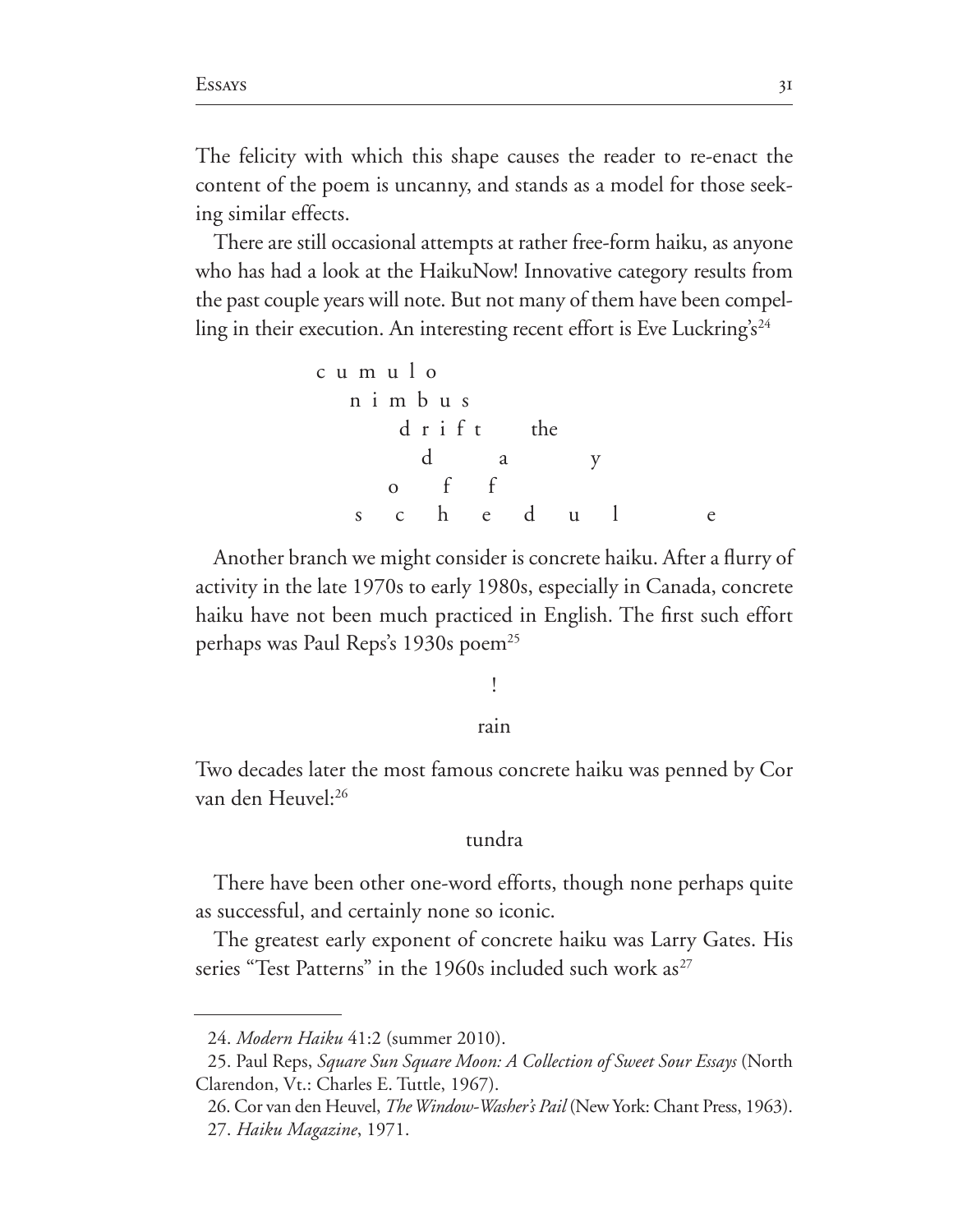```
GGGGGGGGGGGGGGGGGGGGGG
RRRRRRESRRRRRRRRRRRRRR
AAAAAKSNAAAAAAAASNAAAA
SSNSKESSKESSSSSSNAKESS
SSAKESSSESNSSSSSAKESSS
GGGGGGGGNAKGGGAKEGGGGG
RRRRRRRRRKESRAKERRRRRR
AAAAAAAAAASNAKEAAAAAAA
SSSSSSSSSSSSSAKESSSSSS
SSSSSSSSSSSSSKSSSSSSSS
```
Then there are the oddities and the one-offs, most of which have had a single champion and no adherents. We can perhaps so envision this poem, considered the first successful haiku in English:

IN A STATION OF THE METRO

The apparition of these faces in the crowd : Petals on a wet, black bough.

Ezra Pound published this in *Poetry* in 1913, and it's full of interesting quirks: a title, for instance, and is it meant to be counted as one of the lines? What of those spaces that separate the various phrases within the lines themselves: is this simply a guide to reading, a timing device, or is it following some supposed model? In the latter case, with its five sections, could it be—a tanka? But it has the unmistakable feel of haiku, whatever its vagaries.

The same can be said of Wallace Stevens's response to encountering haiku. What he wrote he would not have called haiku either, but it feels like a robust, aerated, Americanized version of haiku long before there was anything like a haiku community to say nay. Here's one section from "Thirteen Ways of Looking at a Blackbird":

<sup>28.</sup> Ezra Pound, "Contemporanea," *Poetry* 2:1 (April 1913), 6.

<sup>29.</sup> Wallace Stevens, "Thirteen Ways of Looking at a Blackbird," *Harmonium*  $(1917), 135.$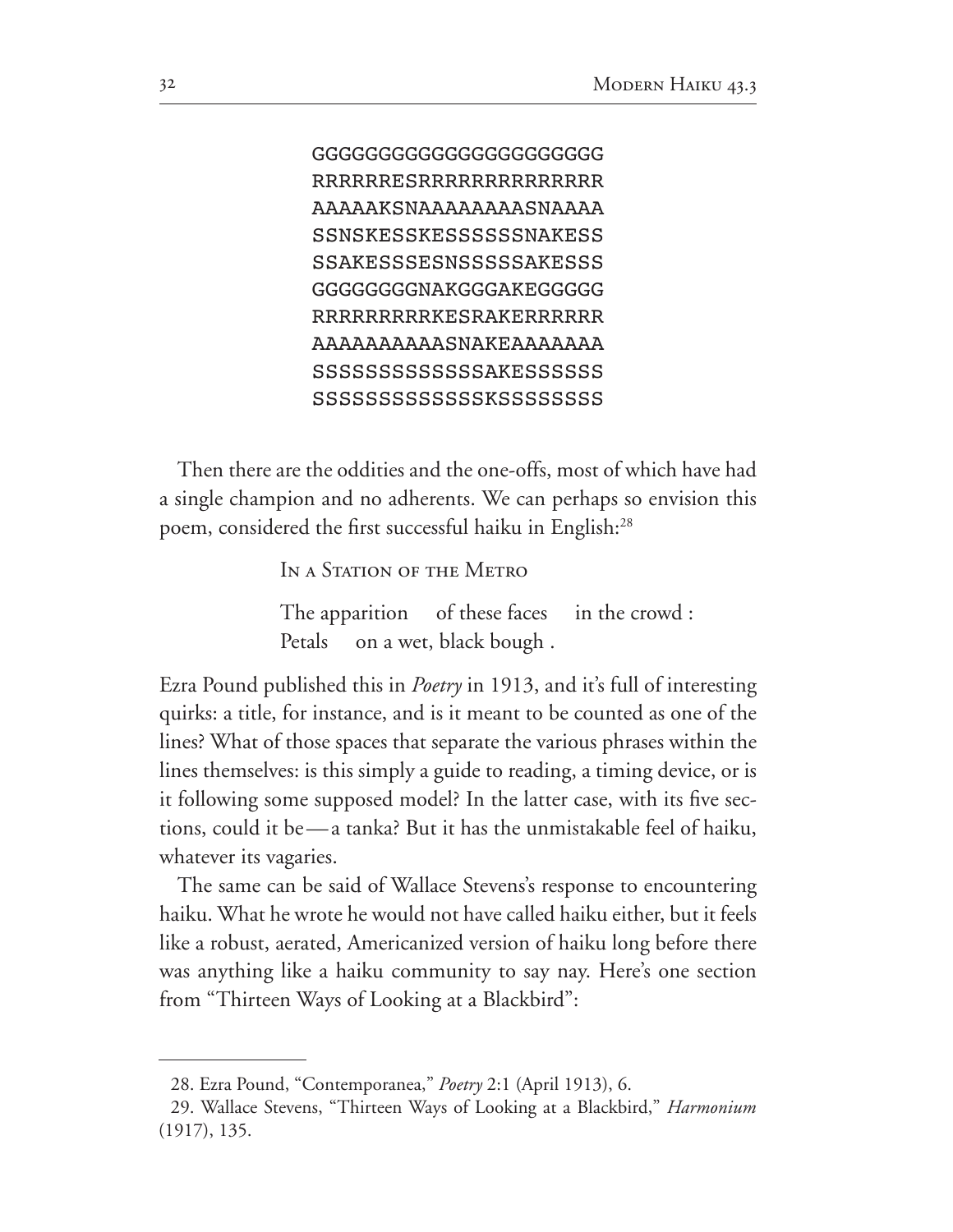xiii

It was evening all afternoon. It was snowing And it was going to snow. The blackbird sat In the cedar-limbs.

Elsewhere I have made the case that we might consider this poem the first sequence in English-language haiku.

Once journals and organizations had come to the West, and a normative practice began to be established, experimentation took more the shape of a response to the norm. Larry Gates, for instance, took the standard haiku model and rotated it ninety degrees, attempting to combine the three-line norm of the West with some feeling of the verticality of Japanese poems, as in this one from the  $1960s$ :<sup>30</sup>

| As     | a            | flashes |
|--------|--------------|---------|
| the    | little       | white   |
| falls  | water-thrush |         |
| darken |              |         |

In this case, Gates actually had a follower, as the poet Evelyn Tooley Hunt, who often published under the name Tao-Li, employed this shape in many of her poems. More idiosyncratically, Martin Shea used spaces and lines to create quite different layouts—and consequent emotional responses — to what usually were three-line haiku, as in this one from the mid- $70s$ :<sup>31</sup>

bolted space

the lights on the corners click and change

<sup>30.</sup> Modern Haiku 2.4 (autumn 1971).

*New World Haiku*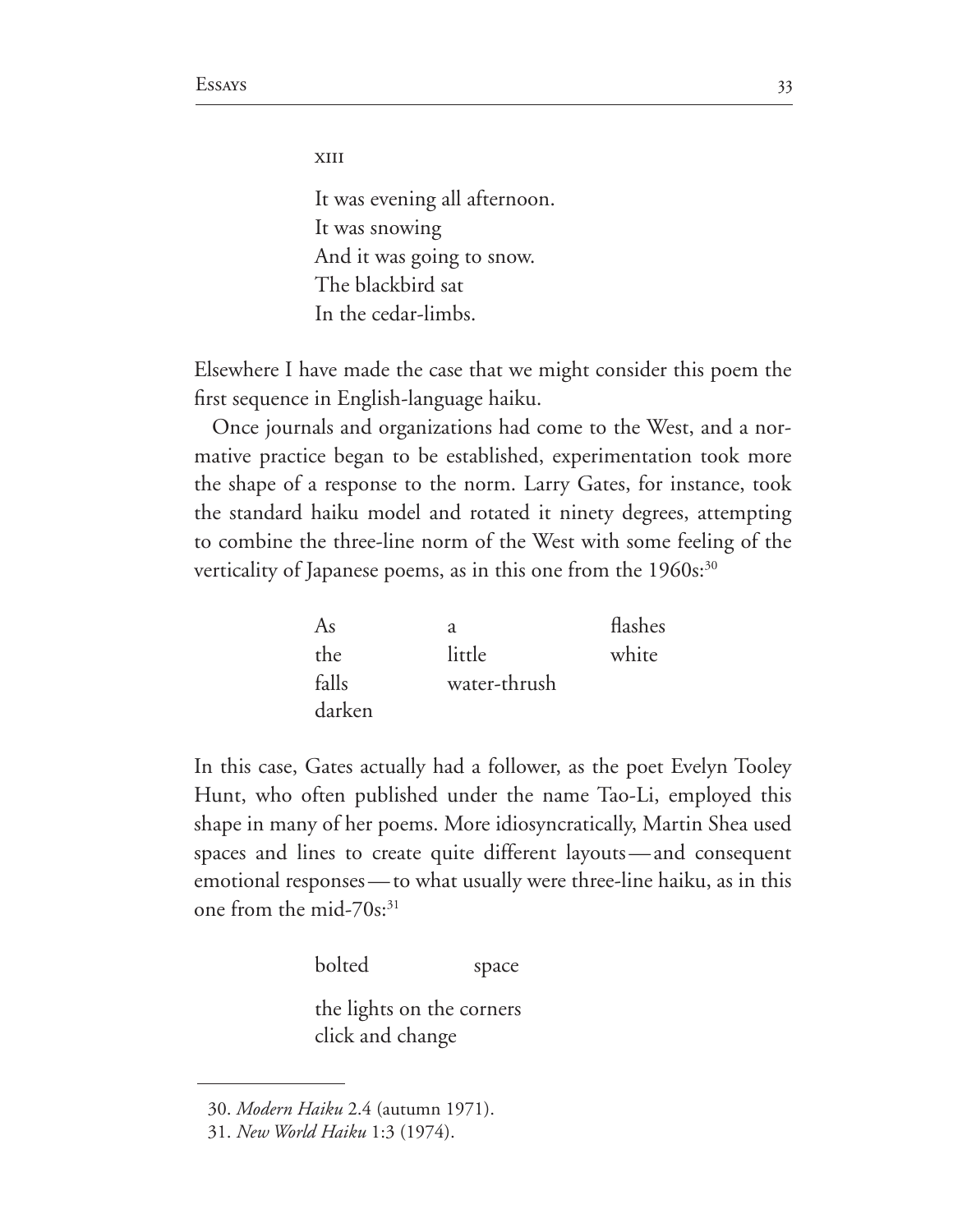At about the same time Alan Pizzarelli was working with a flexible lineation that followed the flow of the idiom, resulting in a seemingly artless, colloquial effect:

> a spark falls to the ground darkens

that's it

At the opposite end of the theoretical, anne mckay was seeking any thing but a casual effect on the reader, organizing her material for artis tic impact, as in this poem from the late  $1980s$ :<sup>33</sup>

> a clarity astonishing the night rising slow and sweet suddenly her voice … singing

Another Canadian with a penchant for formal experimentation is Mi chael Dudley. This poem from the 1990s is one of his most unusual: $34$ 

a purple sky

 dim on the figures drive-in appear screen

<sup>32.</sup> Alan Pizzarelli, from the sequence "Tea Party," *Haiku Magazine* (1974?).

<sup>33.</sup> *Frogpond* 12:2 (May 1989).

<sup>34.</sup> Dorothy Howard and André Duhaime, eds., *Haïku: anthologie canadienne*/ *Canadian Anthology* (Hull, Ont. / Aylmer, Que.: Éditions Asticou, 1985).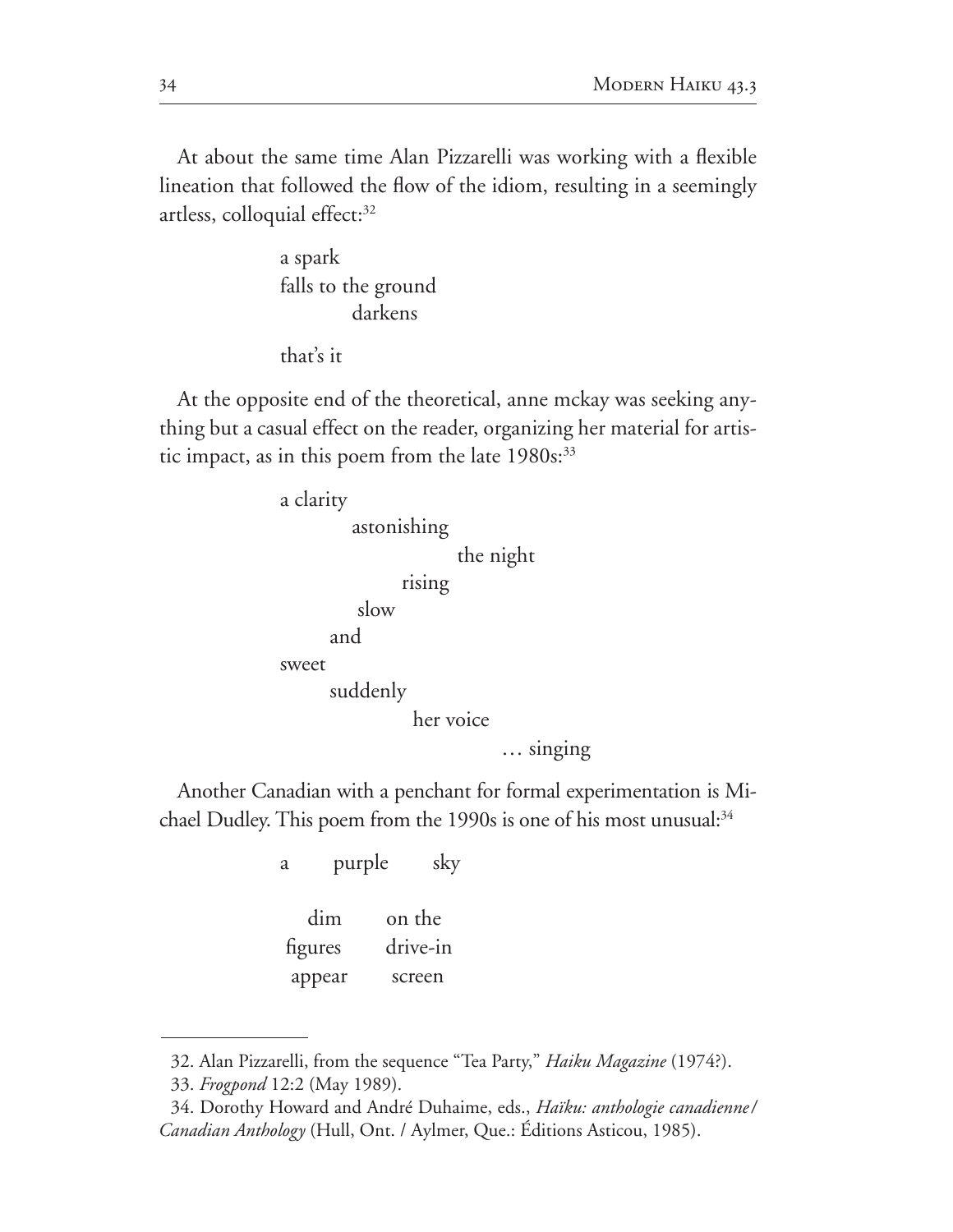The most recent attempt at fashioning a compelling new shape while keeping a traditional haiku feel and content has been made by Lee Gurga. The possibility his cruciform shapes contain is only beginning to be explored, but one of the more successful of his early efforts is the following, from  $2010$ <sup>35</sup>

> not the whole story but probably enough fresh snow

A final anomalous shape I'd like to mention is the overlap haiku, what Nick Virgilio named the "weird":<sup>36</sup>

fossilence

This technique has not been used very often to my knowledge: perhaps a couple dozen poets have published them in the past twenty years. A related style overlaps words to create compression. One of the best is this one by John Stevenson:<sup>37</sup>

jampackedelevatoreverybuttonpushed

The newest shape to make a bid for permanence in haiku practice is the vertical array. It's not exactly a new idea: besides being the usual shape for Japanese haiku, we can find it in English as early as the 1950s, being the regular shape employed by Michael McClure, as in this example:<sup>38</sup>

<sup>35.</sup> *Frogpond* 33:2 (spring/summer 2010).

<sup>36.</sup> George Swede and Randy Brooks, eds., *Global Haiku: Twenty-five Poets World-wide* (Northumberland, Eng./Oakville, Ont.–Niagara Falls, N.Y.: Iron Press / Mosaic Press, 2000).

<sup>37.</sup> Frogpond 25:2 (2002).

<sup>38.</sup> John Brandi and Denis Maloney, eds., Unswept Path: Contemporary *American Haiku* (Buffalo, N.Y.: White Pine Press, 2005), 156.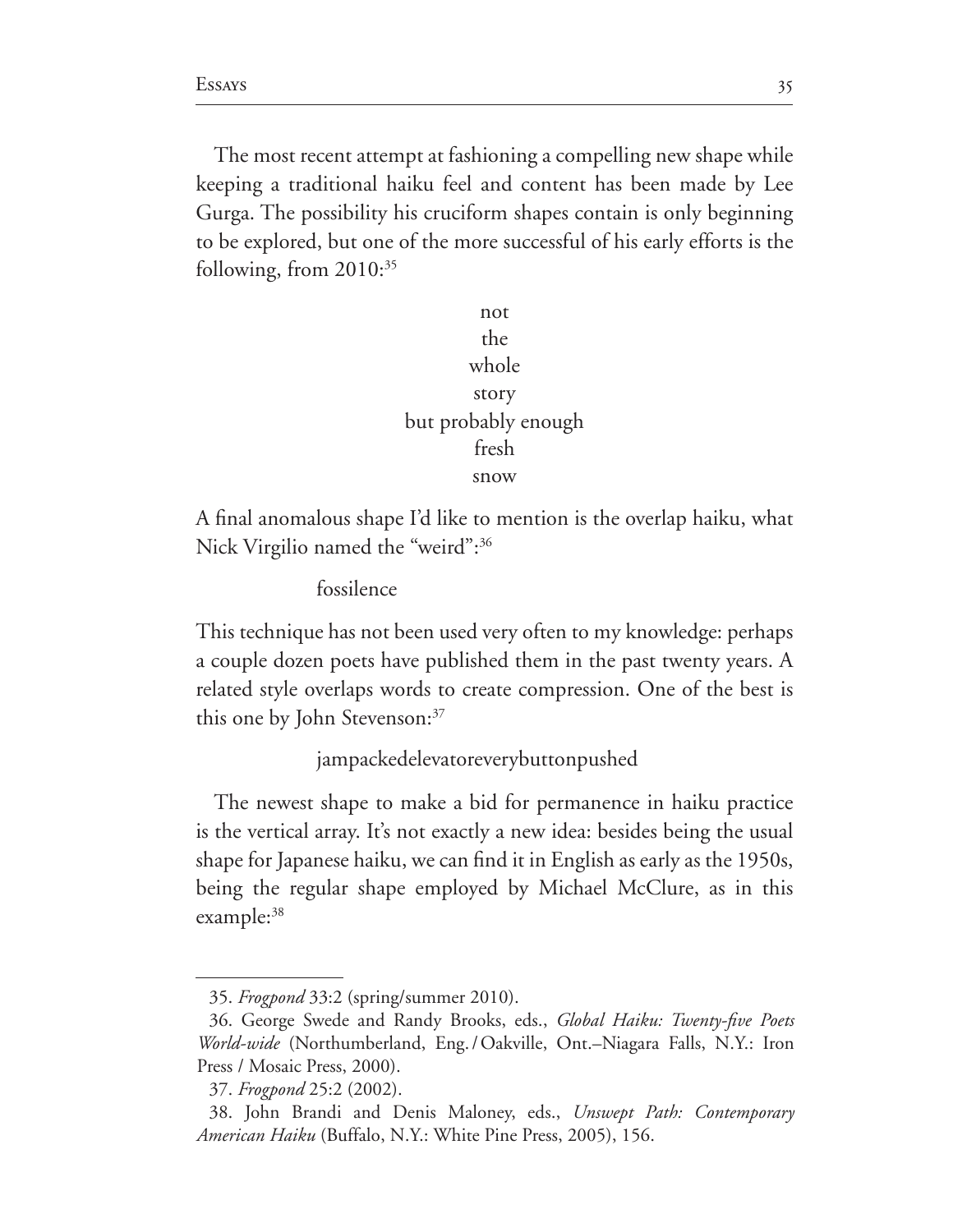```
NOTH
   ING
  NESS
    of
intelligence;
   silver
 sunlight
 through
  closed
  eyelids
```
And the verticality of Japanese haiku certainly inspired this poem by John Tagliabue from the early '70s:<sup>39</sup>

Ancestral Portraits

| the    |  |  |
|--------|--|--|
| mark   |  |  |
| of     |  |  |
| leaves |  |  |
| in     |  |  |
| the    |  |  |
| flying |  |  |
| air    |  |  |

Alan Pizzarelli in 1970 offered a chunkier version of this idea:<sup>40</sup>

rain floating down the gutter a crimson leaf a popcicle stick

a …

<sup>39.</sup> John Tagliabue, *The Doorless Door (Japan Poems)* (New York: Grossman Publishers, 1970).

<sup>40.</sup> Alan Pizzarelli, *Karma Poems: Haiku/Senryu 1970–1973* (Brooklyn, N.Y.: Print Center, 1974).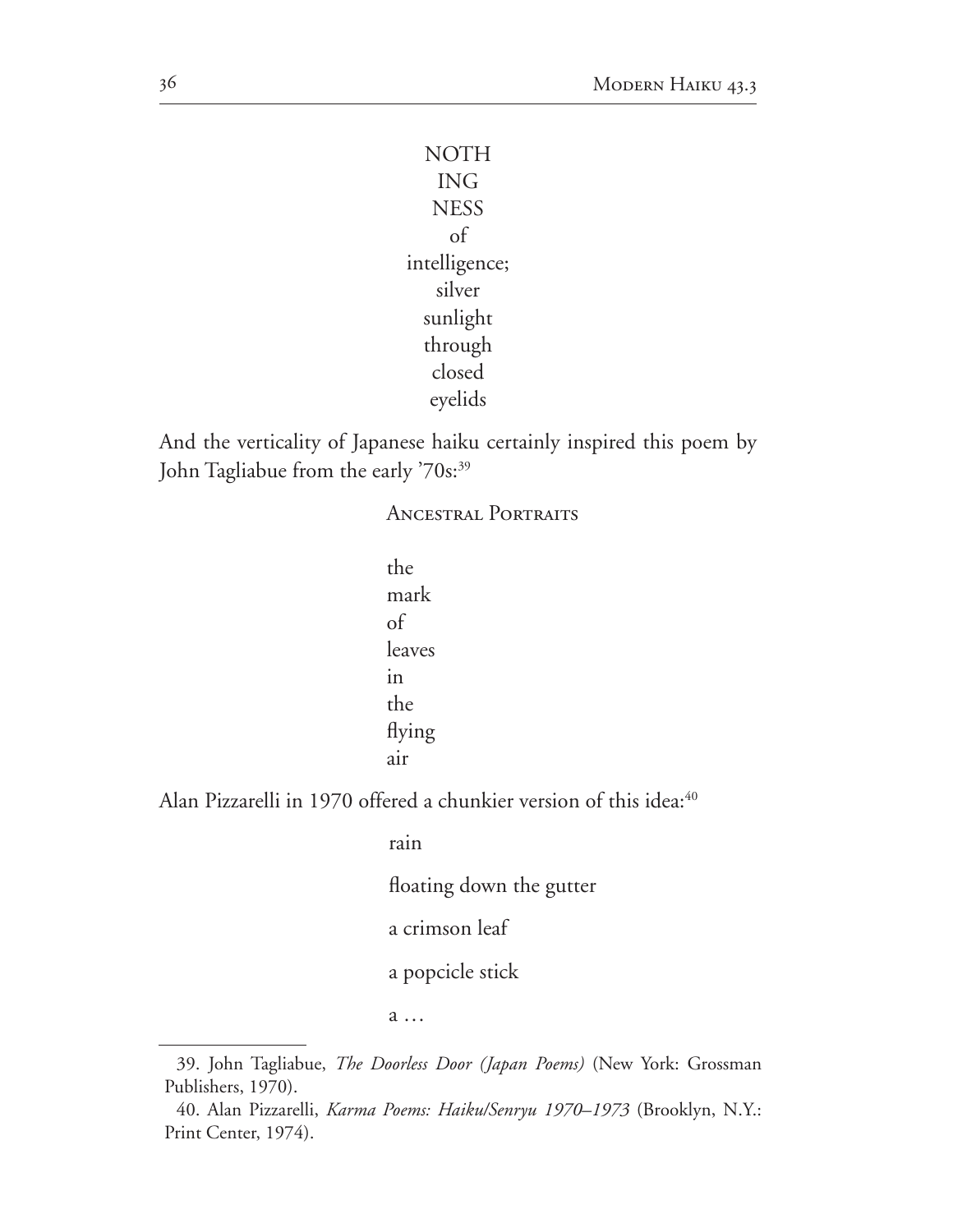and Marlene Mountain in 1976 provided this version:<sup>41</sup>

beneath leaf mold stone cool stone

But it wasn't until Robert Spiess, in *The Cottage of Wild Plum* (1991) that the vertical form was explored in depth:

> crescent moon a bat loops and twists among wild plum

One poet who picked up on the possibilities that might be found in what Spiess was exploring was vincent tripi, as in this poem from *the path of the bird* 

> Looking up at the giant sequoia woodpecker fledgling

<sup>41.</sup> Marlene Morelock Wills, *The Old Tin Roof* (1976).

<sup>42.</sup> Robert Spiess, "A Cycle of Five Haiku from 'The Cottage of Wild Plum'" *Modern Haiku* 22:2 (summer 1991), 98.

<sup>43.</sup> Vincent Tripi, The Path of the Bird (1996).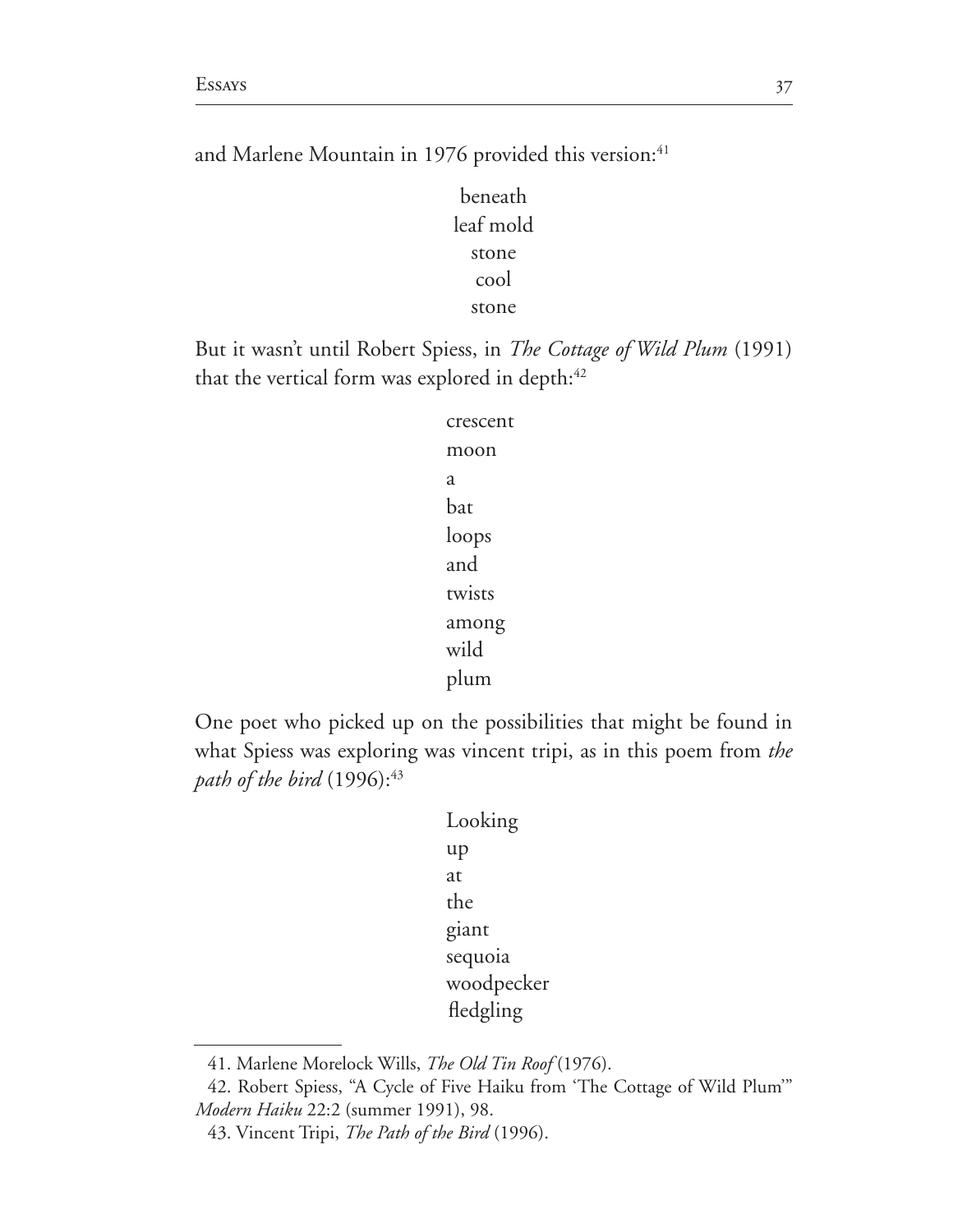With the regular publication of the poems of John Martone, beginning in the mid-'90s, the full range of possibilities of the vertical array began to come clear. This poem, from his chapbook *Heart Wood* (1998), is typical:<sup>44</sup>

> herethere- $\sin$ lence appro- $\overline{xi}$ mate- $\rm l$ yfern

Another poet quick to realize the potentials of this shape was Scott Metz. This recent one is among his most successful:<sup>45</sup>

> a not her drop  $\&$ it's raining

All this by way of prelude: if something is to upend the hegemony of the three-line haiku, the clear favorite is the one-liner, which, if the pitch I'm about to make for it is true, is due for a term of its own. I would like to suggest: the *monoku.* What recommends it is its clarity: it says what it is. I also like its brevity, and the hybridity of its origins: a Greek prefix wedded to a Japanese suffix to create a new English term.

<sup>44.</sup> John Martone, *Heart Wood* (Jamaica, Vt.: Bull Thistle Press, 1998).

<sup>45.</sup> Modern Haiku 38.3 (autumn 2007).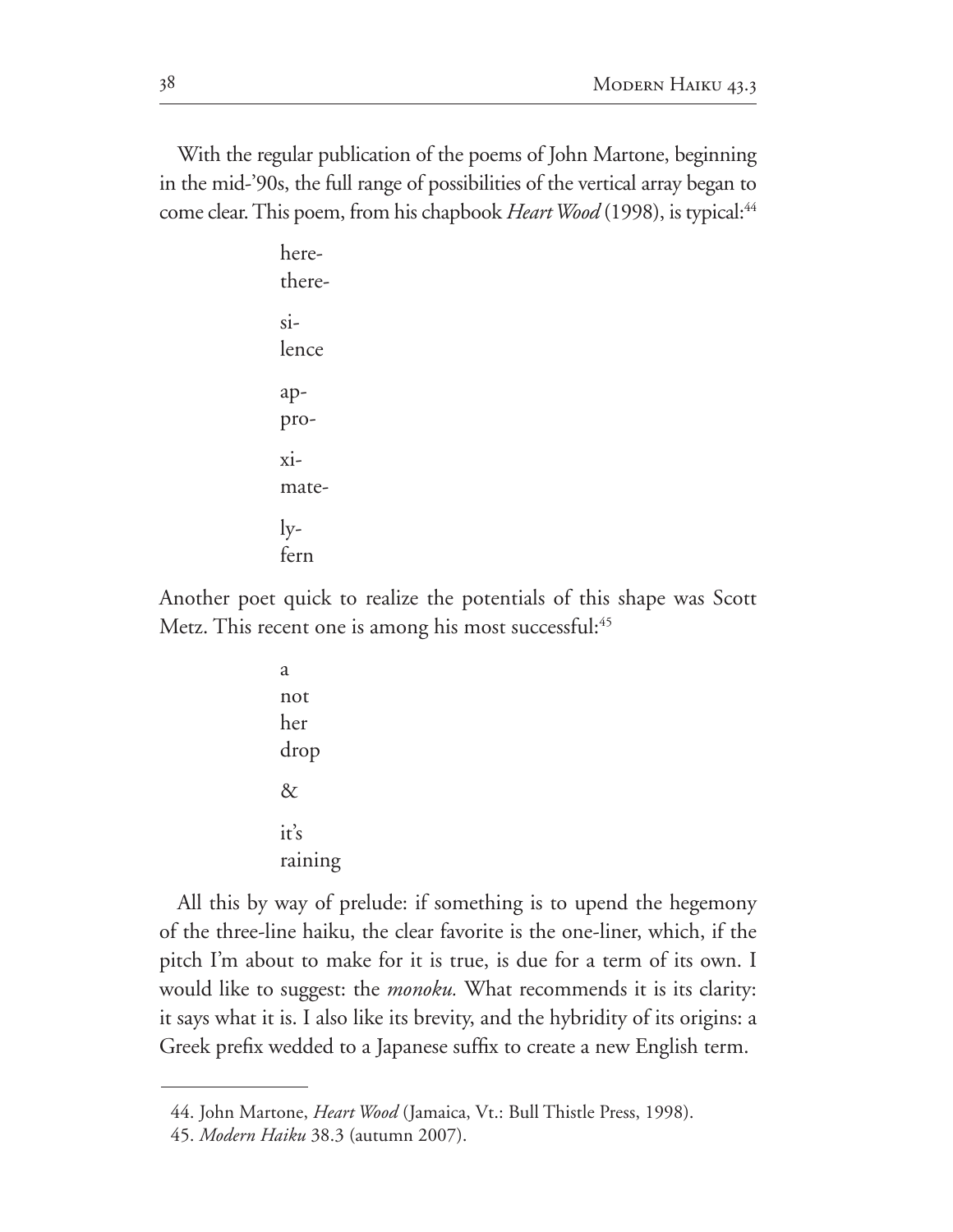Haiku is not the sole province of one-liners in English poetry, but it is nearly so. Almost all examples of monostich are imported from other languages—the Russian of Bryusov, the French of Apollinaire. The practice of rendering links of renga in single lines (for space con siderations, perhaps) may well have influenced poets writing haiku in English, especially those offering sequences, which have often had their individual elements arranged in single lines.\*

Like all these alternative shapes, monoku must be considered against the success of the normative three-line haiku. While some of these alternative shapes have specific applications, others seem simply idiosyn cratic. Monoku, however, have not arisen out of a need simply to be different: they actually offer a range of technical and stylistic opportu nities that are not available to the three-line haiku, nor even, so far as I am able to ascertain, to the Japanese single vertical line form. It offers resources that one just can't find elsewhere in haiku, and where there is new territory, poets will colonize. I will detail some of these advantages as we proceed, but first I'd like to offer a brief history of the monoku.

Monoku have been offered as an alternative normative version of haiku from the beginning. One of the first translators of classical Japanese haiku, Lafcadio Hearn, working in the 1890s, proffered one-line versions such as:

The voice having been all consumed by crying, there remains only the shell of the *sémi* [Bashô]

As we have observed, competing models were also offered, and of these, the three-line form gained the most traction early on, and this has affected practice ever since. But not everyone was entirely con vinced. In his seminal volume *The Country of Eight Islands* (1968), Hiroaki Sato, in collaboration with Burton Watson, supplied singleline translations of haiku and tanka, arguing that such versions pro vided a closer experience to the Japanese originals. Though Sato is less prolix than Hearn, we can feel a certain kinship in poems such as this:

<sup>46.</sup> Lafcadio Hearn, *Shadowings* (Boston: Little, Brown, and Co., 1900).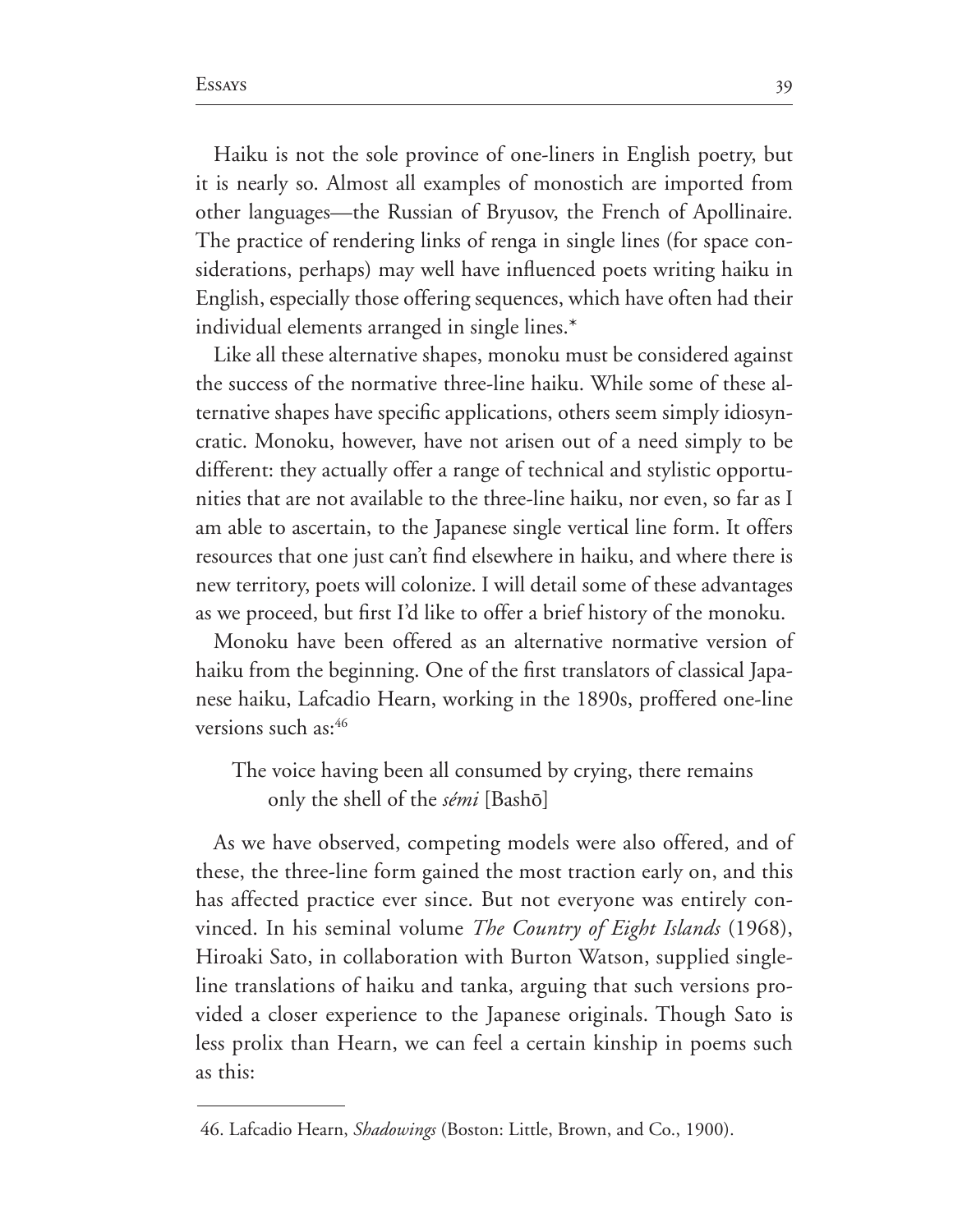The sea darkens, and the voices of ducks faintly white  $[{\rm Bash}\bar{\rm o}]^{47}$ 

However, poets writing haiku in English were not quick to follow these examples: normative practice for haiku in English for the first half of the twentieth century was decidedly three lines. Kerouac, as was so often his wont, was the first to experiment with a single-line format in the 1950s. His comrade-in-arms Allen Ginsberg, seeking to incorporate a Western attitude into an Eastern genre, created what he called "American sentences," seventeen syllables punctuated as usual. This was as much an outgrowth of his own work with long, flexible English poetic lines as any theoretical statement of what lay inherent in haiku itself. Here's a typical example:

A dandelion seed floats above the marsh grass with the mosquitos.

This model was largely ignored by other poets inside and out of the haiku community, which began organizing itself shortly thereafter. The first monoku that received widespread acceptance was Michael Segers's  $49$ 

in the eggshell after the chick has hatched

in 1971. What it chiefly is noticing, seemingly, is an absence, though one might argue for shadow or whiteness or some other characteristic. But the curiously truncated manner in which it presents itself, in me dias res, is not to be found again until Robert Grenier's "Sentences"  $(1970s)$  such as <sup>50</sup>

except the swing bumped by the dog in passing

Once the idea of a single line containing the whole of a haiku came into consciousness in the haiku community, it spread quickly. George

<sup>47.</sup> Hiroaki Sato and Burton Watson, eds. and trans., From the Country of Eight *Islands: An Anthology of Japanese Poetry* (Garden City, N.Y.: Doubleday, 1981).

<sup>48.</sup> Allen Ginsberg, *White Shroud: Poems 1980–1985* (New York: Harper & Row, 1986).

<sup>49.</sup> *Haiku Magazine* 5:2 (summer 1971).

<sup>50.</sup> Robert Grenier, Sentences (Cambridge, Mass.: Whale Cloth Press, 1978).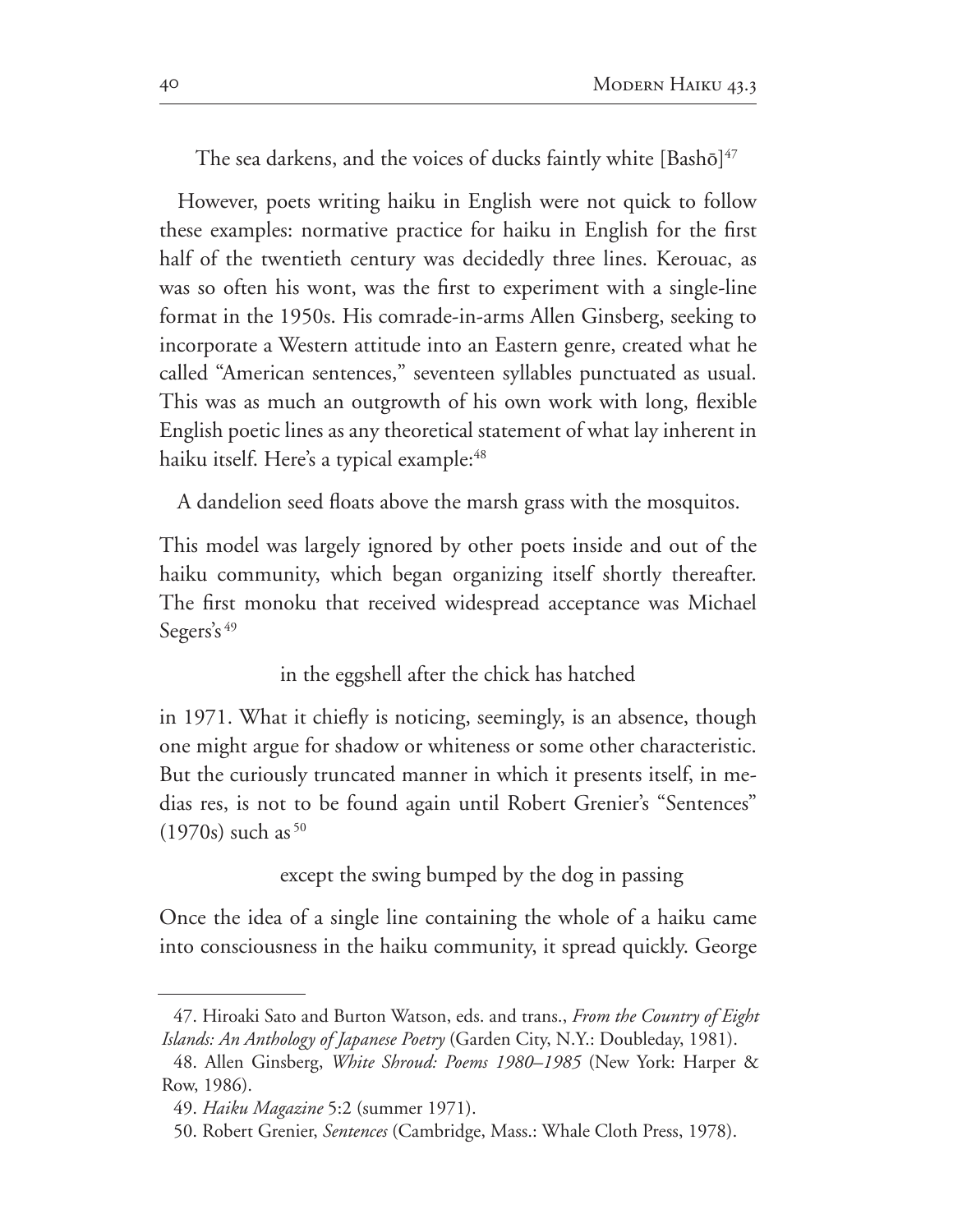Swede took up the gauntlet, producing several monoku such as this, from  $1978:51$ 

at the edge of the precipice I become logical

An atypical poem by Lorraine Ellis Harr from around the same time:<sup>52</sup>

an owl hoots darkness down from the hollow oak

R. Clarence Matsuo-Allard was one of the first to go on record publicly espousing the single-line format, with poems such as this one, from 1979:53

an icicle the moon drifting through it

The same year saw Marlene Mountain's paean to concision:

pig and i spring rain

More efforts found their way into print in 1980, such as this one by John Wills:

dusk from rock to rock a waterthrush

and this from Robert Boldman:

leaves blowing into a sentence

Nearly all the leading haiku poets of the day found the single-line form worth exploring. At about the same time one by Peggy Willis  $Ly$ les: $57$ 

Before we knew its name the indigo bunting

<sup>51.</sup> George Swede, *A Snowman, Headless* (Frederickton, N.B.: Fiddlehead Poetry Books, 1979).

<sup>52.</sup> *Cicada* 2:3 (1978).

<sup>53.</sup> *Cicada* 3:2 (1979).

<sup>54.</sup> *HSA Frogpond* 2:3–4 (November 1979).

*Amoskeag* 

<sup>56.</sup> *Cicada* 4:4 (1980).

*Brussels Sprout*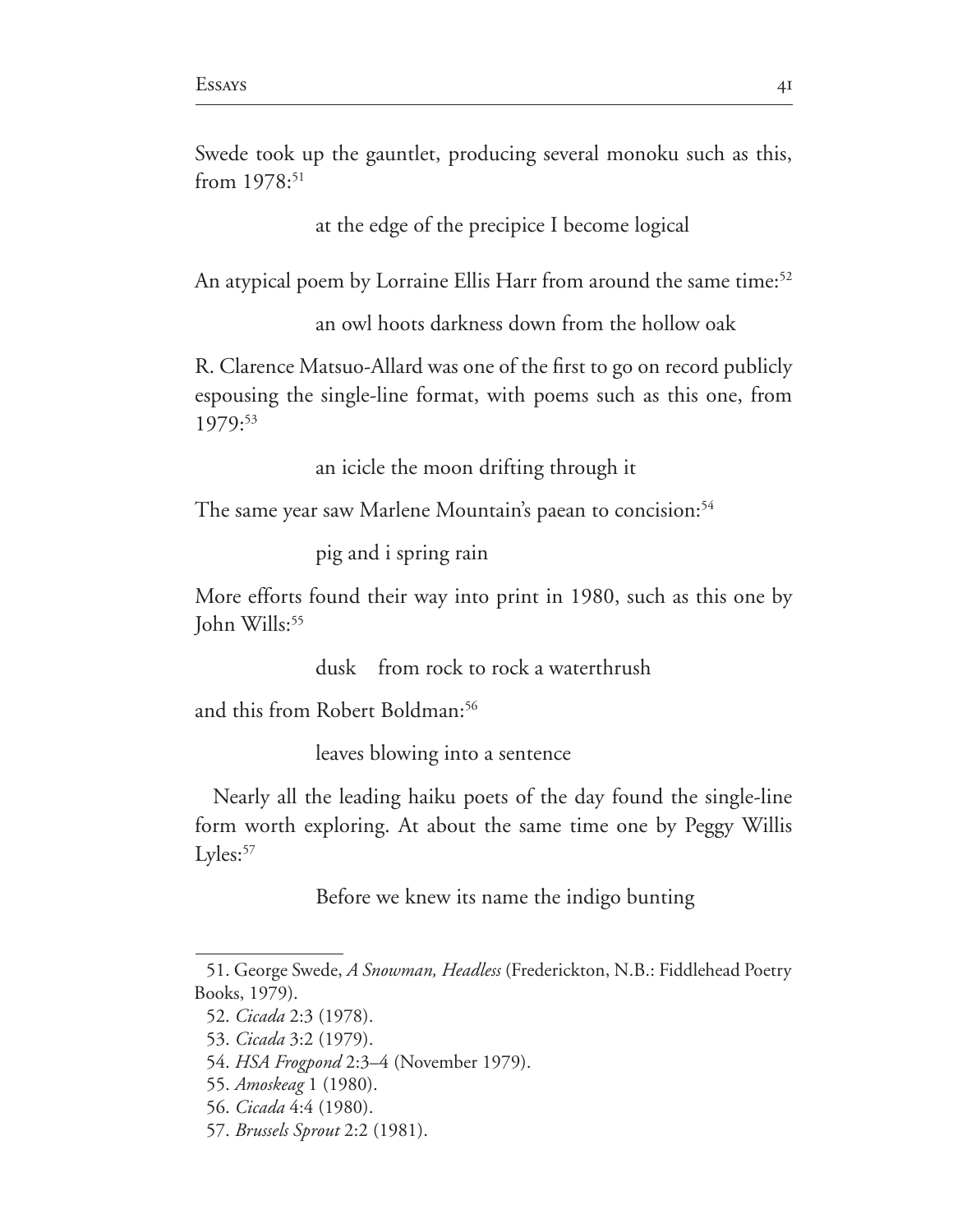This from James Kirkup also in  $1981$ <sup>58</sup>

the blood of my shadow poured up the steps

Elizabeth Searle Lamb tried her hand:<sup>59</sup>

cry of the peacock widens the crack in the adobe wall

and Ruby Spriggs as well: $60$ 

my head in the clouds in the lake

And, a bit later, one from Hal Roth:

dove song shortens the lane where she waits

All this occurred within the confines of the haiku community. At the same time, however, a very surprising thing happened: one of the ma jor contemporary American poets, John Ashbery, inspired by Hiroaki Sato's one-line translations from the Japanese, published thirty-seven haiku in the journal *Sulfur* in 1981 and a year later in his 1982 collection *The Wave.* These poems were quite different from the majority of poems being published in haiku journals and indeed set a challenge to haiku poets to engage in a larger discourse with so-called mainstream poetry. Here's one example:

A blue anchor grains of grit in a tall sky sewing

No one immediately took up this challenge, perhaps because it was so daunting, but more likely because haiku poets were not even aware of it. In the following decade a handful of poets published monoku, most of them only occasionally. Since the beginning of the new century, however, all that has changed. Most major haiku poets since 2000 have tried their hand at monoku, and while some have decided it doesn't suit them, most

<sup>58.</sup> Kirkup, *Dengonban Messages* (1981).

<sup>59.</sup> Harold G. Henderson Haiku Awards (Haiku Society of America), 1981, 2nd place.

*Frogpond* 

<sup>61.</sup> Hal Roth, *Her Daughter's Eyes* (Glen Burnie, Md.: Wind Chimes Press, 1990). 62. John Ashbery, "37 Haiku," *Sulfur* 5 (1981).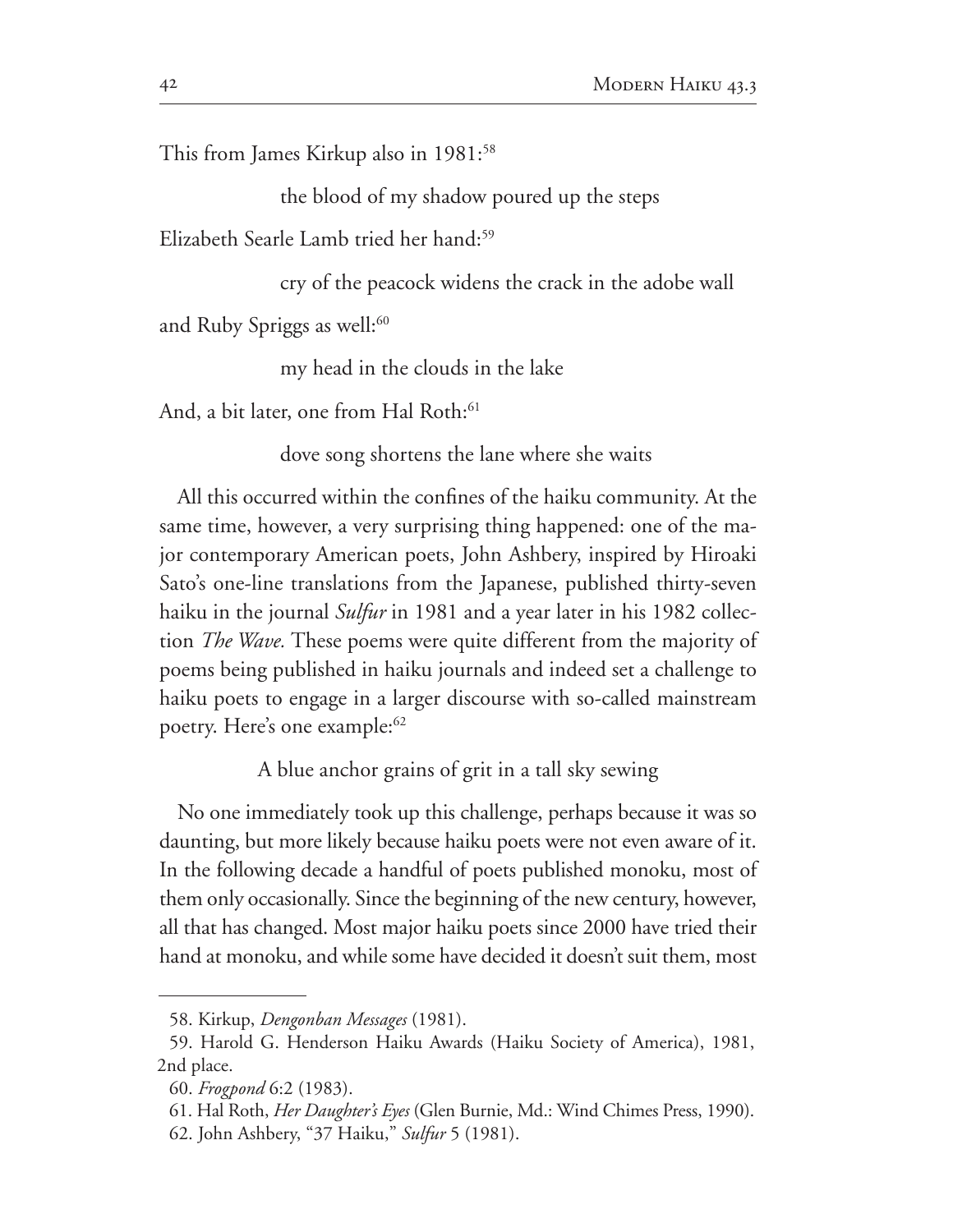have included at least a few in their collections as well as in journals. In rough chronological order, the past decade has seen work by

Chris Gordon:

a love letter to the butterfly gods with strategic misspellings

Dietmar Tauchner:

deep inside you no more war

vincent tripi (1996):<sup>65</sup>

Ah water-strider never to have left a track!

Stuart Quine:<sup>66</sup>

bolted and chained the way to the mountains

Allan Burns:

*Kind of Blue* the smell of rain

Jeff Stillman:<sup>68</sup>

hazy moon hung over the new year

Lorin Ford:<sup>69</sup>

their wings like cellophane remember cellophane

Karma Tenzing Wangchuk:70

stone before stone buddha

<sup>63.</sup> Chris Gordon, An Apparent Definition of Wavering (No place: no publisher, spring  $2004$ ).

<sup>64.</sup> Roadrunner [Web] VI:4 (November 2006).

<sup>65.</sup> Vincent Tripi, *Paperweight for Nothing* (Greenfield, Mass.: Tribe Press, 2006).

<sup>66.</sup> *Presence* 31 (2007).

<sup>67.</sup> *Acorn* 20 (spring 2008).

<sup>68.</sup> *Blithe Spirit* 18:1 (March 2008).

<sup>69.</sup> Roadrunner [Web] IX:2 (May 2009).

<sup>70.</sup> Karma Tenzing Wangchuk, *Stone Buddha* (Charleston, Ill.: tel-let, 2009).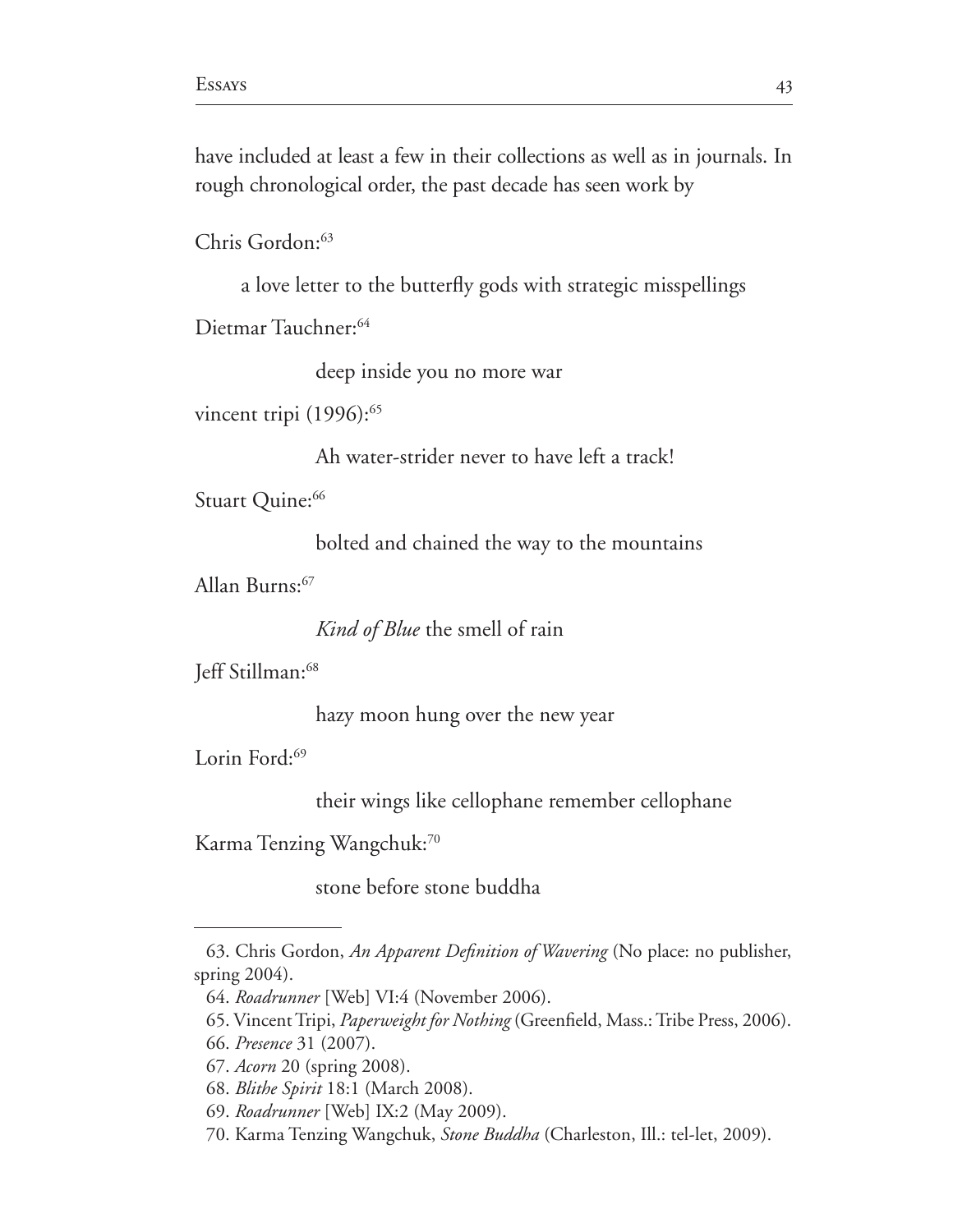Charles Trumbull:

such innocent questions — sunflowers

Scott Metz:<sup>72</sup>

only american deaths count the stars

Martin Lucas:<sup>73</sup>

the thyme-scented morning lizard's tongue flicking out

Giselle Maya:

the cuckoo's voice has opened a white iris

John Barlow:

the wind being farmed the wind that isn't

Eve Luckring:<sup>76</sup>

cocktail party that one closed door

William Ramsey:

fate: a leaf falls but with improvisation

and Christopher Patchel:

we turn turn our clocks ahead

<sup>71.</sup> Roadrunner [Web] IX:1 (February 2009).

<sup>72.</sup> Modern Haiku 40.1 (winter-spring 2009).

<sup>73.</sup> Presence 39 (September 2009).

<sup>74.</sup> Modern Haiku 41.3 (autumn 2010).

<sup>75.</sup> Presence 41 (May 2010).

<sup>76.</sup> Jim Kacian and Dee Evetts, eds., A New Resonance 6: Emerging Voices in English-language Haiku (Winchester, Va.: Red Moon Press, 2009).

<sup>77.</sup> William M. Ramsey, *More Wine* (Winchester, Va.: Red Moon Press, 2010).

<sup>78. 2</sup>nd HaikuNow! Contest (The Haiku Foundation), 2011.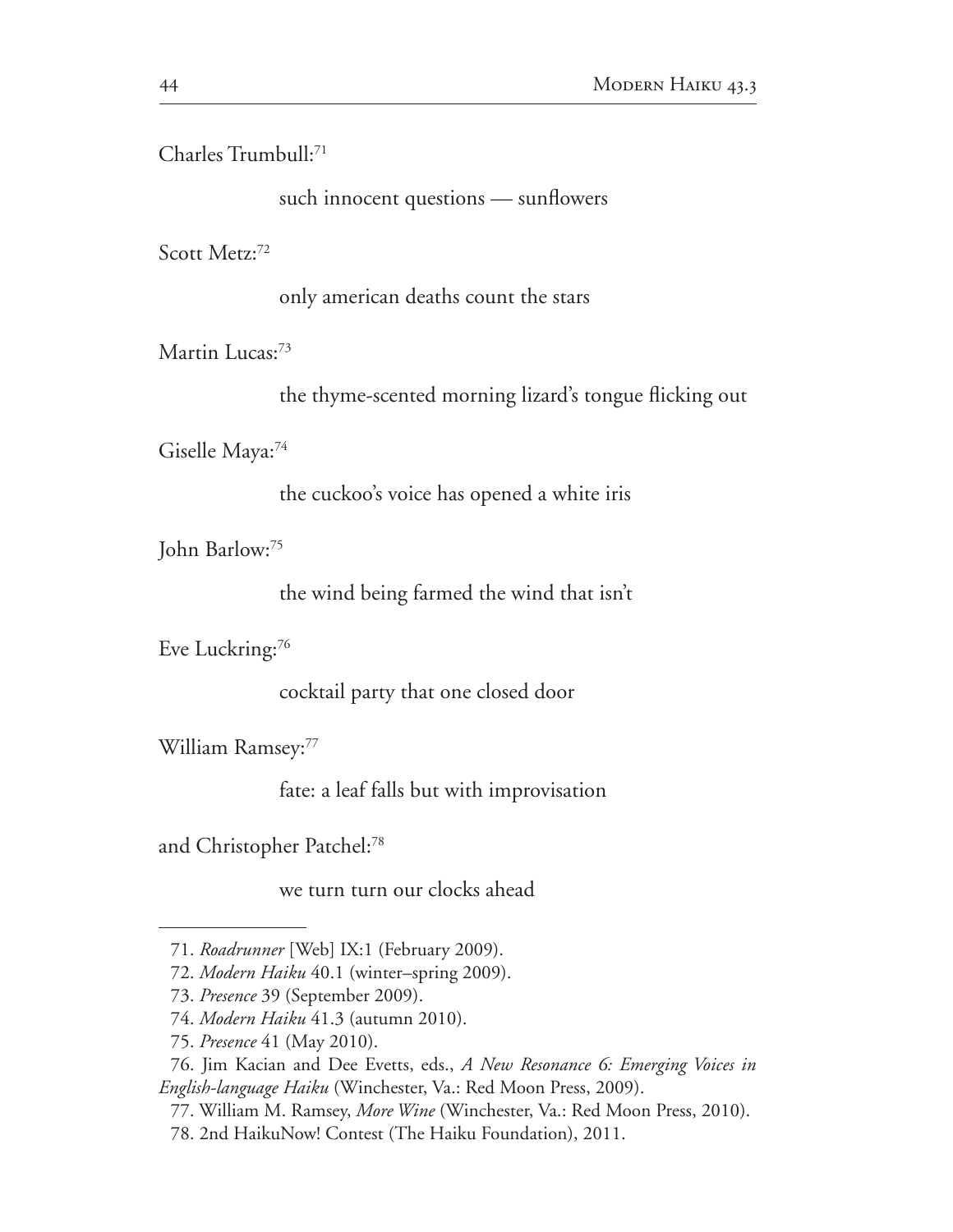And of course I myself have found many resources in the monoku, publishing my first at the end of the century<sup>79</sup>

#### the place i can't reach itches your absence

and scores more since. Last year, at the request of the Dutch publisher t Schrijverke, I wrote a monograph on the topic, entitled *where i leave off,* which seeks to identify several strategies that monoku employ, and provides examples from my work.

I would like to focus on three of the more interesting techniques readily available in monoku but only rarely, if at all, in normative hai ku, or even in other formal schemes. Of course there are many more than three such techniques, and the use of one does not preclude the use of others in any given poem. Many of the poems above are indeed not so simply parsed that a single technique can be said to account for the whole of its affect.

It's my contention that early monoku, up until at least the Segers poem, and many after as well, employed no technique that is unique to haiku presented as a single line. The one-line translations seek to render a more just experience of the Japanese original, not to expand the range of technical advantage the monoku might offer in English; while poets writing in English seemingly didn't discover these technical advantages until the form was much more established. If we consider the examples above by Hearn, Sato, and Ginsberg, we would probably agree that all might have been presented in three lines with little loss to the poem had the translator or poet chosen that form. And we might say the same of the original poems of Matsuo-Allard and Bostok.

But in the Segers poem, and many of those that follow, something else is happening: re-presenting in three lines becomes more problematical, and the results lose something of the effect of the original poem. Segers truncates the poem in such a way that we actually omit the fragment part of the usual fragment/phrase layout: the poem might

<sup>79.</sup> Jim Kacian, *Where I Leave Off: One-Line Haiku and Haibun* / *Waar ik* ophoud: eenregelige haiku en haibun ('s-Hertogenbosch, Netherlands: 't Schreijverke, March 2010).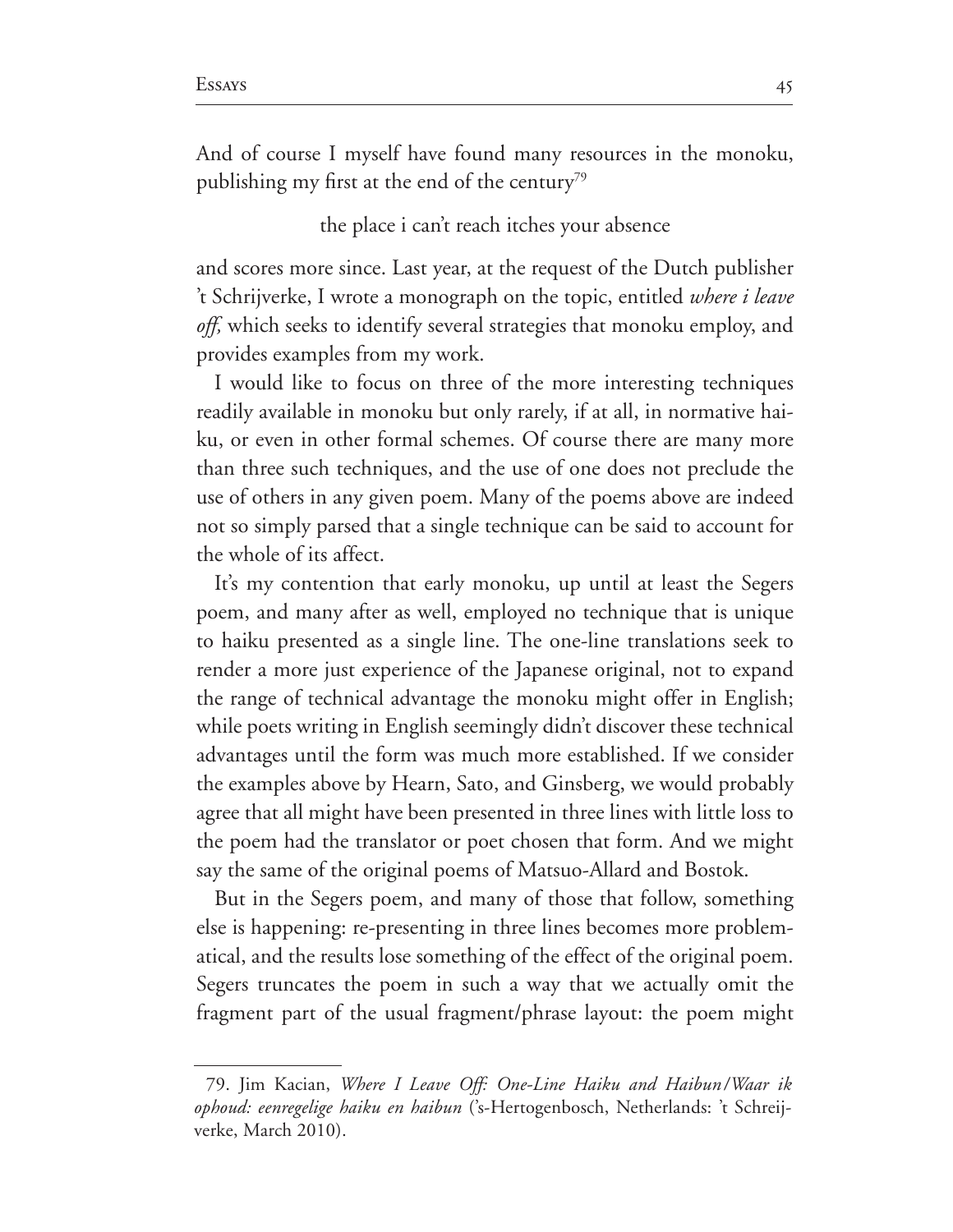have been more traditionally written with a first line of, say, "in the henhouse," if aiming for one kind of effect, or perhaps "darkness" if aiming for another. But by dispensing with it altogether the poet forces the reader to do more work, more imagining, and this serves to open the poem to all sorts of interesting results. Rather than a piling up of images upon the imagination, what Pound called "phanopoeia," a single image is extended or elaborated into a second context, often implied. This omission of fragment comes to be one of the most com monly utilized techniques in the toolbox of the emerging monoku. Other examples of it from our list include the poems by Boldman, Spriggs, Gordon, Lucas, and Ford.

The second technique we find commonly in monoku that differs from normative haiku form is sheer speed. The rushing of words past the imagination's editor results in a breathless taking in of the whole, only after which the unexpected "sense" contained within the imagery asserts itself. The pivot of a poem might occur in the first word, but having met it so early in the reading the reader can hardly be blamed for not recognizing it as such. And another might work in exactly the opposite way, postponing its pivot for the last word, and then asking the reader to decide how to read it.

The first such poem on our list is Marlene Mountain's "pig and i." In five words she limns the entire scene, and the reader or listener really has no alternative but to take it whole. Only afterwards is it possible to unpack it, by which point the entire sensation of the poem is embed ded within us. Boldman's poem operates in a similar fashion, as do the poems by Lyles, Spriggs, Tauchner, Burns, Metz, and, in a slightly different way, Patchel.

There is no parallel for this effect that I can find in normative haiku. The line breaks ensure that the reader slows down, and momentum is lost, which for most poems is not a loss, but for these special kinds of poems, removes much of their impact.

A third technique endemic to monoku is the use of multiple *kire,*  "cutting." Some critics, such as Hasegawa Kai, feel that *kire* is the most critical poetic technique employed by haiku. The advantage this kind of monoku has is that the break can occur in one of several places,